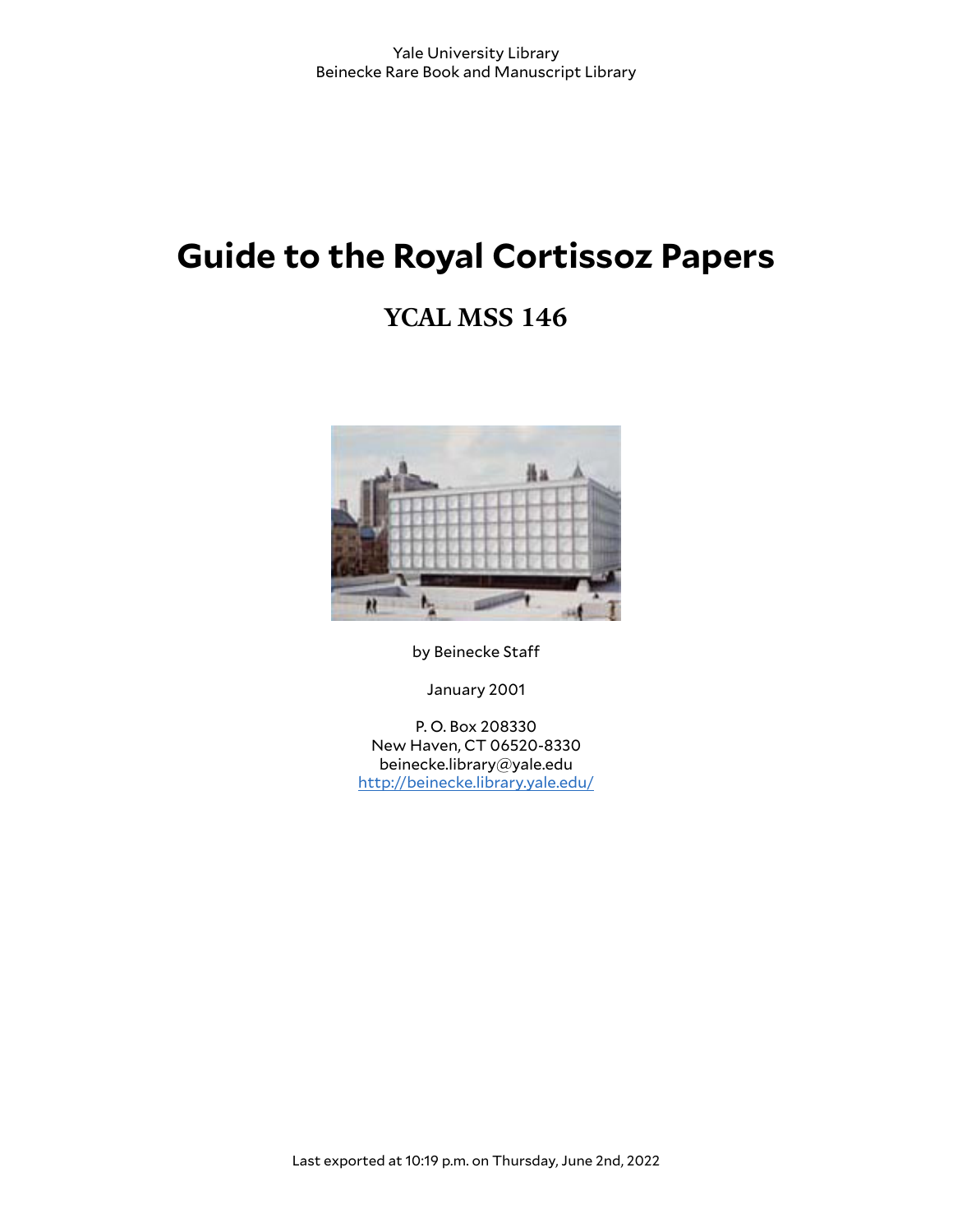# **Table of Contents**

| 38 |
|----|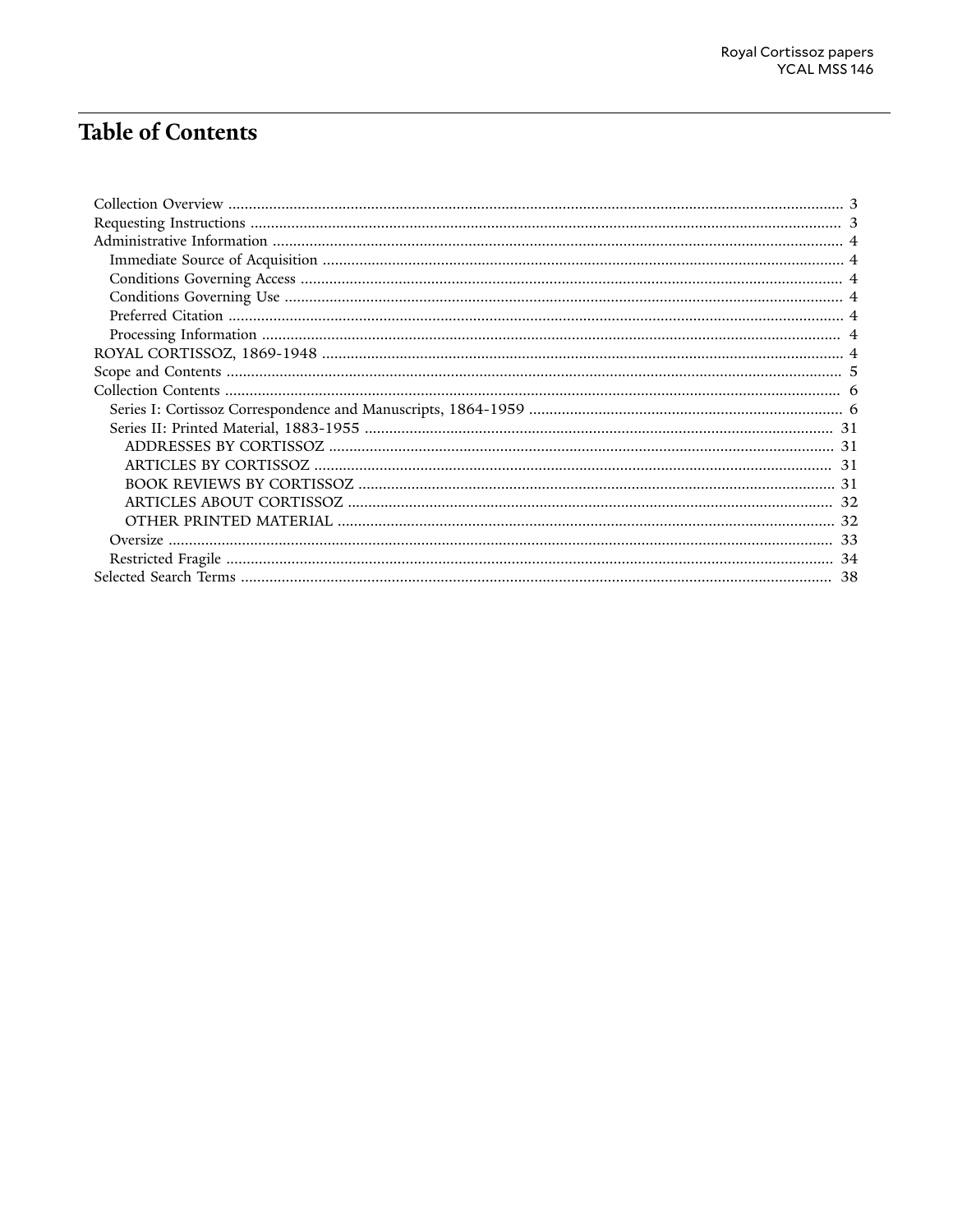## <span id="page-2-0"></span>**Collection Overview**

|                                                   | <b>REPOSITORY:</b> Beinecke Rare Book and Manuscript Library<br>P.O. Box 208330<br>New Haven, CT 06520-8330<br>beinecke.library@yale.edu<br>http://beinecke.library.yale.edu/                                                                                                                                                                                                                                                                                                                                                                                                                                                                                                                                                                            |
|---------------------------------------------------|----------------------------------------------------------------------------------------------------------------------------------------------------------------------------------------------------------------------------------------------------------------------------------------------------------------------------------------------------------------------------------------------------------------------------------------------------------------------------------------------------------------------------------------------------------------------------------------------------------------------------------------------------------------------------------------------------------------------------------------------------------|
| <b>CALL NUMBER: YCAL MSS 146</b>                  |                                                                                                                                                                                                                                                                                                                                                                                                                                                                                                                                                                                                                                                                                                                                                          |
|                                                   | <b>CREATOR:</b> Cortissoz, Royal, 1869-1948                                                                                                                                                                                                                                                                                                                                                                                                                                                                                                                                                                                                                                                                                                              |
|                                                   | <b>TITLE:</b> Royal Cortissoz papers                                                                                                                                                                                                                                                                                                                                                                                                                                                                                                                                                                                                                                                                                                                     |
|                                                   | <b>DATES: 1864-1955</b>                                                                                                                                                                                                                                                                                                                                                                                                                                                                                                                                                                                                                                                                                                                                  |
| <b>BULK DATES: 1920-1955</b>                      |                                                                                                                                                                                                                                                                                                                                                                                                                                                                                                                                                                                                                                                                                                                                                          |
| PHYSICAL DESCRIPTION: 7.76 linear feet (16 boxes) |                                                                                                                                                                                                                                                                                                                                                                                                                                                                                                                                                                                                                                                                                                                                                          |
| <b>LANGUAGE: English</b>                          |                                                                                                                                                                                                                                                                                                                                                                                                                                                                                                                                                                                                                                                                                                                                                          |
|                                                   | <b>SUMMARY:</b> The papers consist of correspondence, a small quantity of personal papers,<br>and printed material relating to the life and career of Royal Cortissoz.<br>Correspondents include Henry Bacon, Bernard Berenson, Joseph Duveen,<br>John La Farge, Clarence Mackay, Whitelaw Reid, Edmund Clarence Stedman,<br>William Winter, and other critics and friends. The personal papers include<br>drafts of articles and lectures by Cortissoz and awards presented to him.<br>Printed material includes copies of writings by Cortissoz, articles concerning<br>him, and miscellaneous programs and invitations.<br>Also included are notes, memoranda and a sketchbook by John La Farge,<br>collected by Cortissoz in the course of research. |
|                                                   | <b>ONLINE FINDING AID:</b> To cite or bookmark this finding aid, please use the following link: https://<br>hdl.handle.net/10079/fa/beinecke.cortiz                                                                                                                                                                                                                                                                                                                                                                                                                                                                                                                                                                                                      |

## <span id="page-2-1"></span>**Requesting Instructions**

To request items from this collection for use in the Beinecke Library reading room, please use the request links in the HTML version of this finding aid, available at [https://hdl.handle.net/10079/fa/beinecke.cortiz.](https://hdl.handle.net/10079/fa/beinecke.cortiz)

To order reproductions from this collection, please send an email with the call number, box number(s), and folder number(s) to [beinecke.images@yale.edu.](mailto:beinecke.images@yale.edu)

Key to the container abbreviations used in the PDF finding aid:

- b. box<br>f. fold
- folder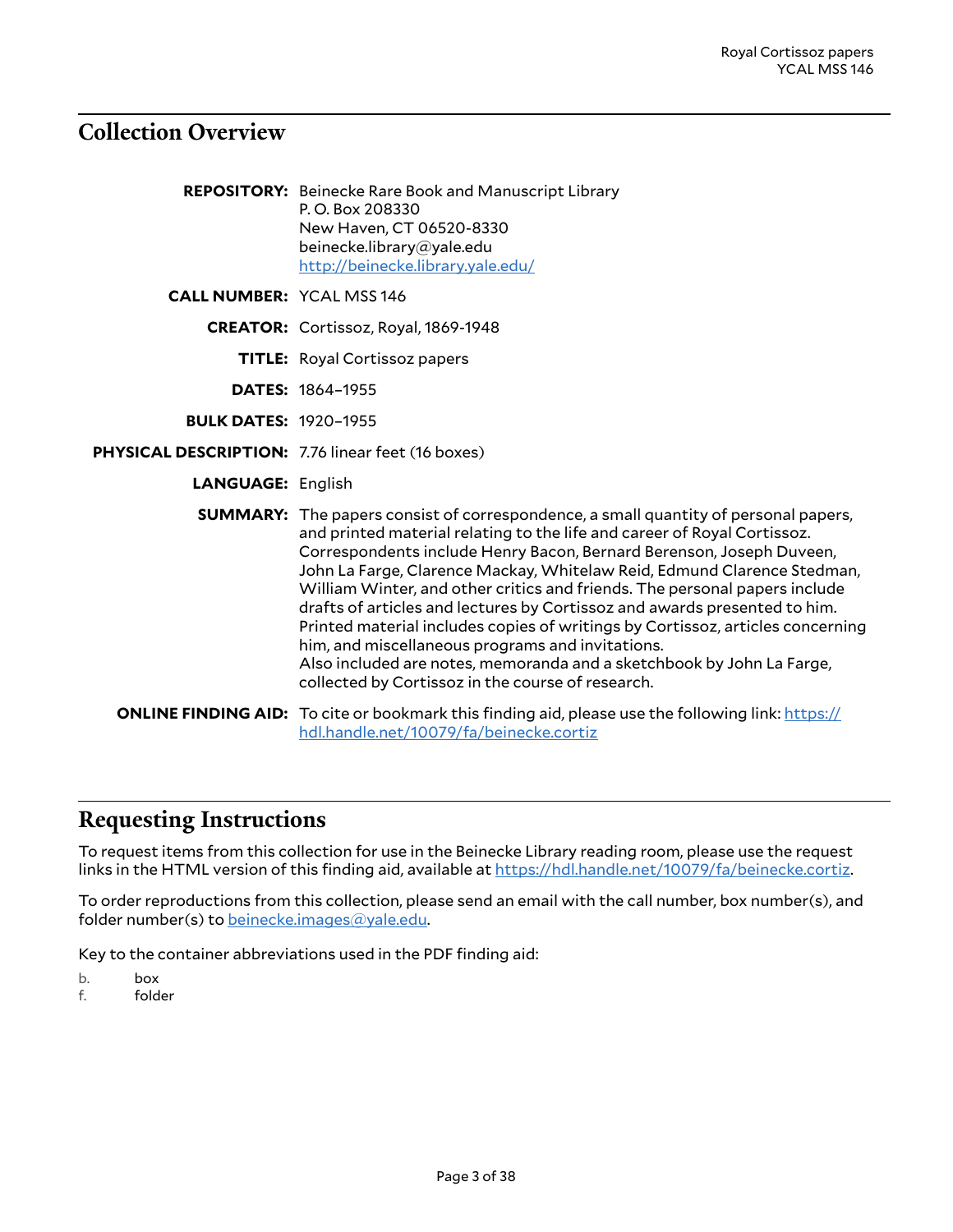# <span id="page-3-0"></span>**Administrative Information**

### <span id="page-3-1"></span>**Immediate Source of Acquisition**

Primarily gift of the Executor and heirs of Royal Cortissoz, 1953. For further information, consult the appropriate curator.

### <span id="page-3-2"></span>**Conditions Governing Access**

The materials are open for research.

*Restricted Fragile* in boxes 15-16 may only be consulted with permission of the appropriate curator. Preservation photocopies or photographic prints for reference use have been substituted in the main files.

## <span id="page-3-3"></span>**Conditions Governing Use**

The Royal Cortissoz Papers are the physical property of the Beinecke Rare Book and Manuscript Library, Yale University. Literary rights, including copyright, belong to the authors or their legal heirs and assigns. For further information, consult the appropriate curator.

## <span id="page-3-4"></span>**Preferred Citation**

Royal Cortissoz Papers. Yale Collection of American Literature, Beinecke Rare Book and Manuscript Library.

### <span id="page-3-5"></span>**Processing Information**

This finding aid was produced from a previously existing card set in the Manuscripts Catalog, or from another inventory. All pertinent bibliographical information has been retained.

### <span id="page-3-6"></span>**ROYAL CORTISSOZ, 1869-1948**

Royal Cortissoz was born in Brooklyn, New York, the son of Francisco Emmanuel Cortissoz and Julia da Costo Cortissoz. In 1883 he went to work for the architectural firm of McKim, Mead & White. In 1889 he was appointed art critic for *The Commercial Advertiser*, and on October 1, 1891 he was named art critic for the *New York Tribune* (later the *New York Herald-Tribune*), a position he held for more than fifty years. Cortissoz was a champion of traditional and representational art, and considered modernist art "sterile." He was the author of many critical articles, three biographies, and six volumes of essays, and became a nationally-known and highly popular lecturer on the arts, particularly painting. Cortissoz also wrote inscriptions for many memorials, the most famous of which appears behind the statue of Lincoln in the Lincoln Memorial.

In 1897 he married Ellen Mackay Hutchinson, co-editor with Edmund Clarence Stedman of *The Library of American Literature* and an author herself. His fiftieth anniversary with the *Herald-Tribune* was celebrated by many colleagues and admirers. Royal Cortissoz died in New York City on October 17, 1948. At the time of his death, Henry McBride noted his dislike of modern art, but added: "These innovators could not have asked for a fairer opponent. They will miss him. He created the argument and when there is no argument a movement lies flat."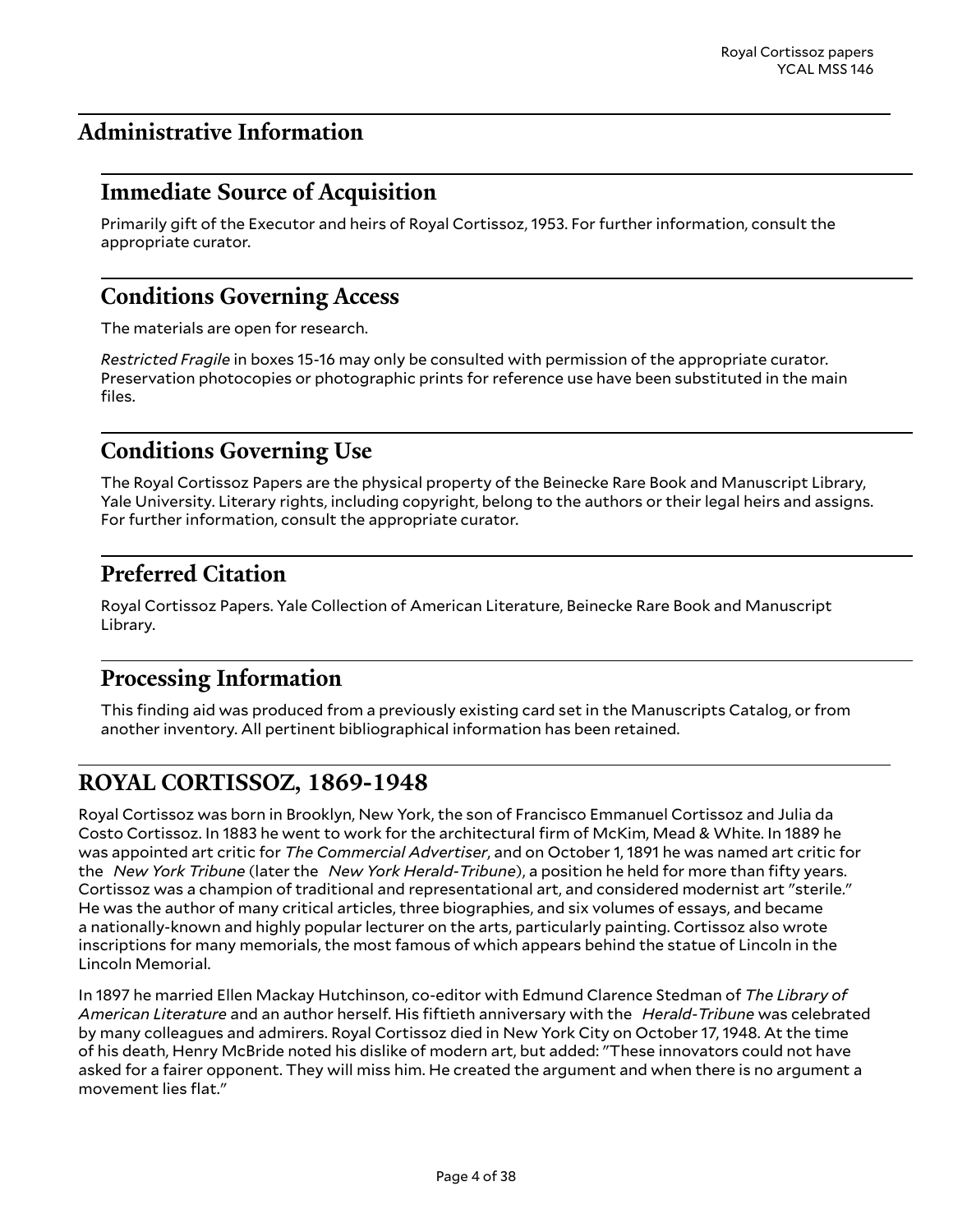## <span id="page-4-0"></span>**Scope and Contents**

The Royal Cortissoz Papers consist of correspondence and a small quantity of personal papers and printed materials which document aspects of the professional life of the art critic and lecturer Royal Cortissoz. The collection has been organized into two series. Series I, *Cortissoz Correspondence and Manuscripts*, and Series II. *Printed Material*. The papers span the dates 1864-1959, with the bulk of the material dating from between 1920 and 1955.

Series I, *Cortissoz [Correspondence](#page-5-1) and Manuscripts* , is housed in boxes 1-12. The material is arranged alphabetically by author, with "Letter General" files for each letter preceding files devoted to individual correspondents. Letters by Cortissoz himself, as well as drafts of articles, research notes, and other personal material, are found listed alphabetically by type of material and then by subject or addressee under the entry for Cortissoz.

Major correspondents include the sculptor Henry Bacon; art critic Bernard Berenson; muralist Edwin Blashfield; art dealer Joseph Duveen; art collector Clarence Mackay; editor and author Edmund Clarence Stedman; drama critic William Winter; Whitelaw Reid; and the author Katharine Prescott Wormeley. Typical subjects include the state of contemporary art; opinions of various painters and their works; discussion of articles and books in progress; professional societies and meetings; personal and family news, and plans for social engagements and travel.

Material concerning the artist John La Farge is located in Box 7, folders 281-291, and includes four folders of letters from LaFarge to Cortissoz, many expressing his appreciation for favorable comments and reviews; four folders of notes and memoranda on La Farge used by Cortissoz in preparing his biography; and a small sketchbook of La Farge's containing pencil sketches of figures and notes for larger works.

Folders 85-110 contain notes for and drafts of various addresses and pieces planned by Cortissoz, including several on American art and artists; folders 110-163 contain letters by Cortissoz. These include some retained carbons, but are mostly originals or photostats added to the papers by Davenport West, Cortissoz's executor, who solicited them from their recipients for inclusion in the collection. It should also be noted that many of the individual files in this series contain correspondence from West, particularly self-addressed reply postcards, requesting participation in this project. These requests were not uniformly successful: Ogden Reid, for example, responded that "The letters that I have from 'Uncle Bob' are of a personal nature and therefore in my opinion not suitable for the Yale University collection" (Box 9, folder 364).

[Series II,](#page-30-0) *Printed Material* , is arranged in five subseries. The first three contain printed copies of works by Cortissoz: Addresses by Cortissoz; Articles by Cortissoz; and Book Reviews by Cortissoz. Contents include the text of his speech at the dedication of the Henry Bacon Memorial, articles on landscape art, Japanese painting, and Whistler; and reviews of several biographies.

The remaining two subseries, Articles about Cortissoz and Other Printed Material, contain biographical articles, including fiftieth anniversary tributes; memorial tributes to friends of Cortissoz; and programs, including the program for the dedication of the Lincoln Memorial in 1922 and a program for a musical evening signed by Rachmaninoff, Kreisler, Stravinsky, and Damrosch, among others.

Oversize material is housed in Box 14.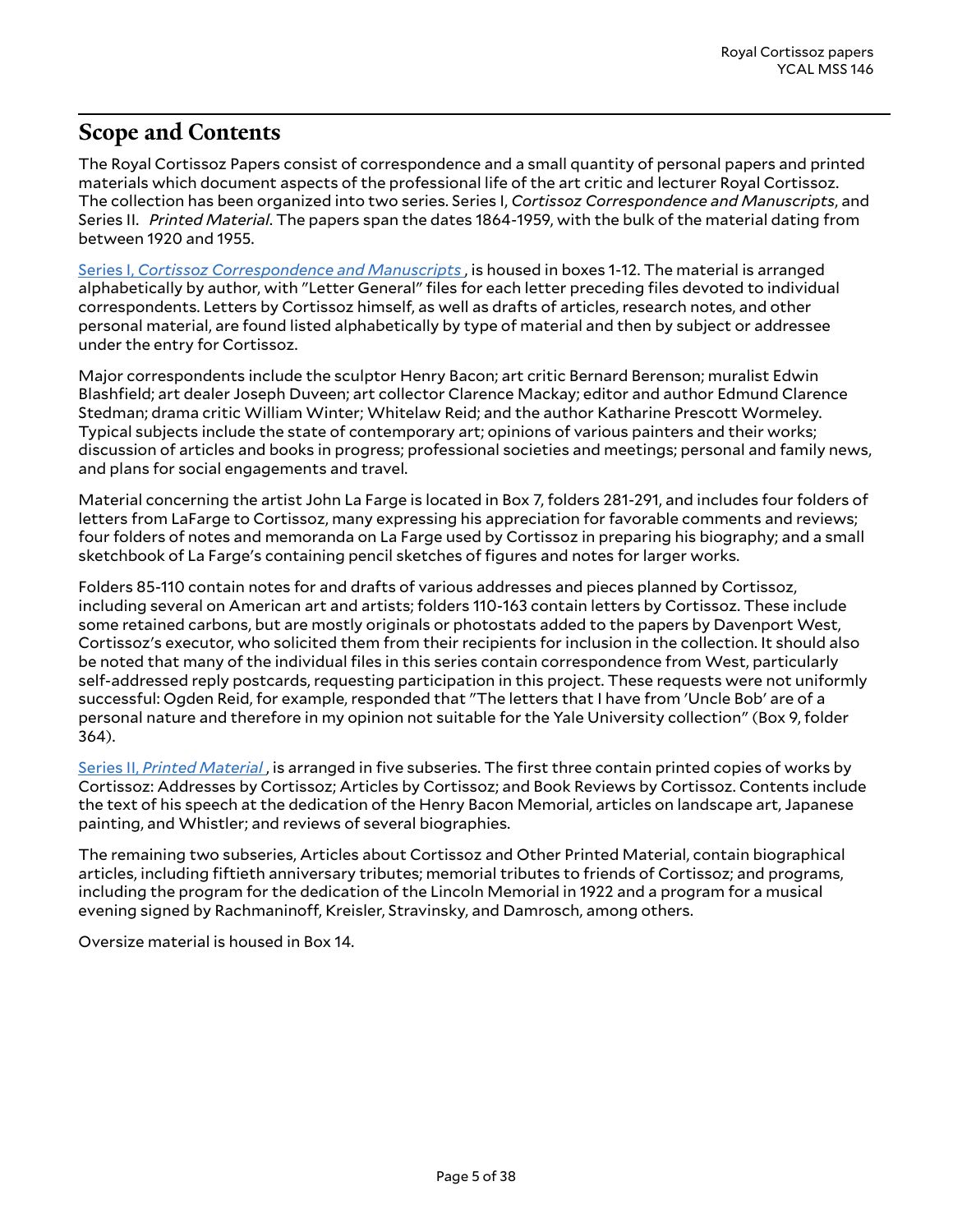# <span id="page-5-0"></span>**Collection Contents Series I: Cortissoz Correspondence and Manuscripts, 1864-1959**

<span id="page-5-1"></span>*5.04 linear feet (12 boxes)*

The series is arranged alphabetically by author.

| b. 1, f. 1-2 | <b>Bibliographical file</b>                                                                                                                                                                                                                                                                                                                                                     | n.d.          |
|--------------|---------------------------------------------------------------------------------------------------------------------------------------------------------------------------------------------------------------------------------------------------------------------------------------------------------------------------------------------------------------------------------|---------------|
| b. 1, f. 3-4 | Miscellaneous and unidentified                                                                                                                                                                                                                                                                                                                                                  | 1907-38       |
| b. 1, f. 5-6 | "A" general<br>Adams, Edward Dean<br>Aldrich, M. Charles<br>Aldrich, Donald B.<br>Alexander, Harriet C.<br>Amateis, Edmond R.<br>American Academy of Arts and Letters<br>American Academy in Rome<br>Ames, Winthrop<br>Andrews, A.G.<br>Angell, James R.<br>Architectural Forum<br>Architectural League of New York<br>Armstrong, Hamilton Fish<br>Aronson, N.<br>At----, Riozo | 1910-54, n.d. |
| b. 1, f. 7   | Abbey, Edward, Mr. and Mrs.                                                                                                                                                                                                                                                                                                                                                     | 1927-29       |
| b. 1, f. 8   | Adams, Henry                                                                                                                                                                                                                                                                                                                                                                    | 1911          |
| b. 1, f. 9   | Adams, Herbert Adams, Adeline                                                                                                                                                                                                                                                                                                                                                   | 1914-45       |
| b. 1, f. 10  | Agnew, Colin and Cornelius                                                                                                                                                                                                                                                                                                                                                      | 1927-32       |
| b. 1, f. 11  | Aitken, Charles                                                                                                                                                                                                                                                                                                                                                                 | 1927          |
| b. 1, f. 12  | Aldrich, Chester and Amey                                                                                                                                                                                                                                                                                                                                                       | 1930-40, n.d. |
| b. 1, f. 13  | Aldrich, Richard                                                                                                                                                                                                                                                                                                                                                                | 1953-54, n.d. |
| b. 1, f. 14  | Aman, Jean                                                                                                                                                                                                                                                                                                                                                                      | 1913, n.d.    |
| b. 1, f. 15  | American Art Association                                                                                                                                                                                                                                                                                                                                                        | 1919, n.d.    |
| b. 1, f. 16  | American Institute of Architects                                                                                                                                                                                                                                                                                                                                                | 1928          |
| b. 1, f. 17  | Anthony, Susan B. [to Mrs. Hutchinson]                                                                                                                                                                                                                                                                                                                                          | 1904          |
| b. 1, f. 18  | Arms, John Taylor                                                                                                                                                                                                                                                                                                                                                               | 1939-45       |
| b. 1, f. 19  | Atherton, Gertrude                                                                                                                                                                                                                                                                                                                                                              | n.d.          |
| b. 1, f. 20  | Avery, Samuel Putnam                                                                                                                                                                                                                                                                                                                                                            | 1919, n.d.    |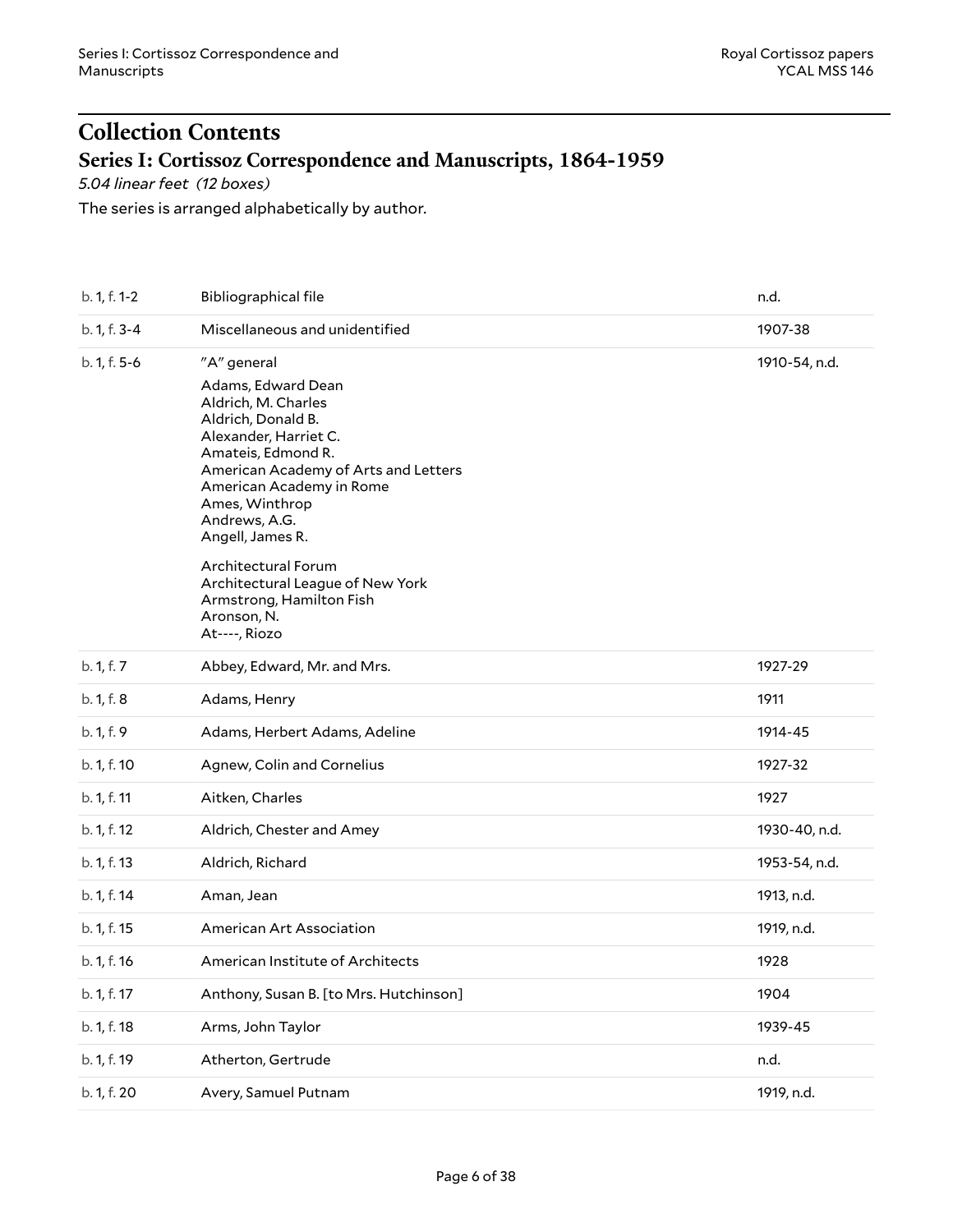b. 1, f. 21-25 "B" general Babcock, E. C . Bach, Richard F. Bache, Jules S. Bailey, Wesley L. Bacon, Francis H. Barker, Virgil Barnum, Dan a D . Barry, Adrienne Bartlett, Frederic Baum, Dwight James Baur, W.C. B a x , E m ily Beckman, W.B. Belmont, Perry Belmont, Eleanor Benedict, H.H. Benjamin, -----Bennett, James O'Donnell Bennett Jr., John J. Berry, Watson B. Bigelow, Grace Bigelow, John Bigelow, Poultney Bimbauer, Martin Bishop, C.W. Bizon, ---- Biven, Oswald Blake, Irving Blaney, Dwight Bliss, Bill Bliss, C.N. Bliss, Lilian Bliss, Laurence T., Mrs. Bliss, M.M. Bliven, Bruce Bluedret, Harriet Dawson Bogert, Marston Taylor Boardman, H.S. Boldini, G. Boody, Edgar Bouchor, I.F. Bowdoin College Bowski, Adolf Boylav, William Bragança, Anita de Breck, Edward Breck, Teddy Breckenridge, Mr. Bridges, Robert Bridgman, A. Browne, George Elmer Bruce, Augustus Bruce, H. Addington Bruce, Lauretta A. Brush, George de Forest Br--, Elizabeth Buell, Clarence C. Bullen, Henry L. 1907-53, n.d. Page 7 of 38

Burgoyne, St. George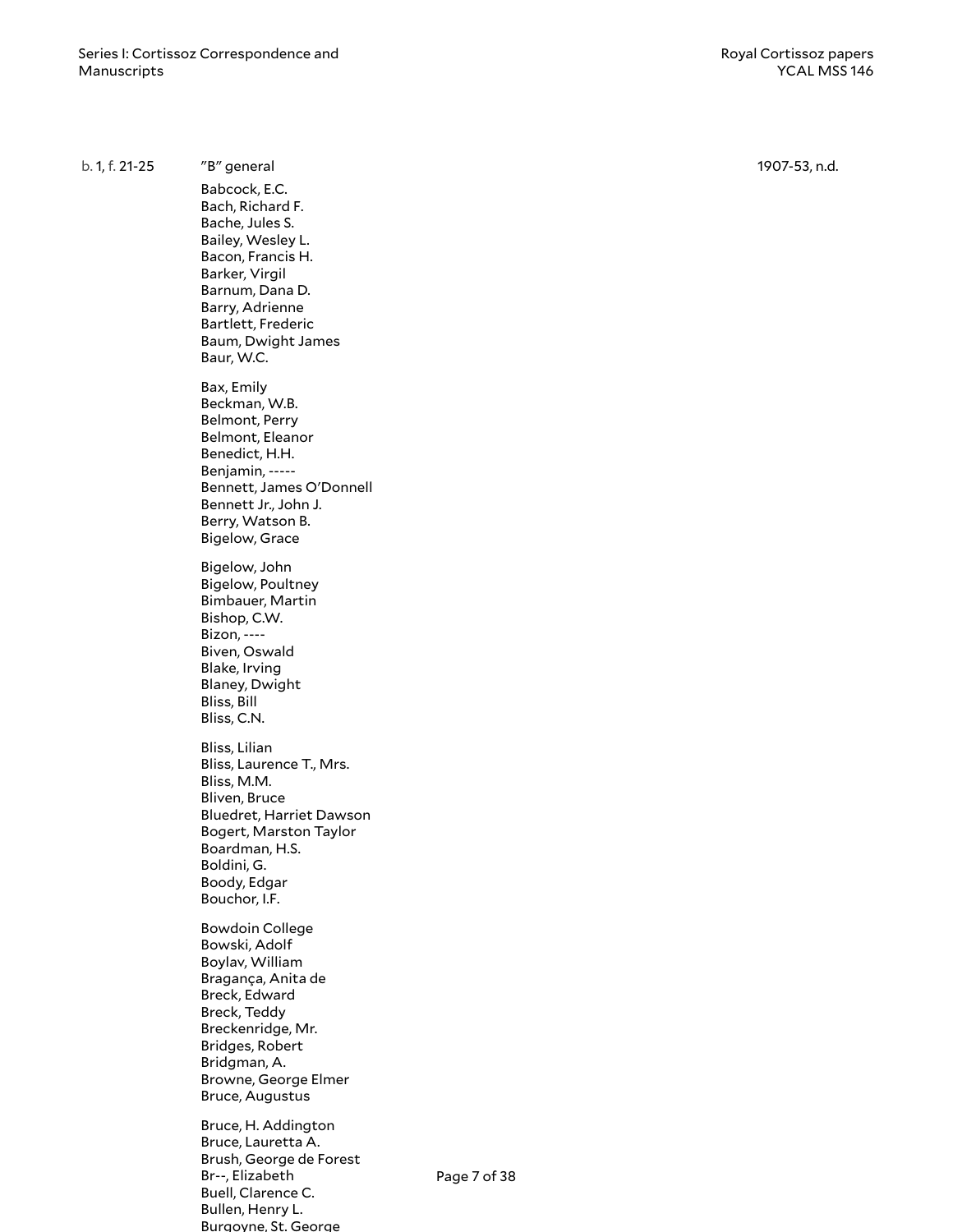| b. 1, f. 26    | Bacon, Henry: Address                                            | 1926, n.d.    |
|----------------|------------------------------------------------------------------|---------------|
| b. 1, f. 27-28 | Bacon, Henry Bacon, Laura                                        | 1912-22       |
| b. 1, f. 29    | Ballin, Hugo                                                     | 1931          |
| b. 1, f. 30    | Barrie, Erwin S.                                                 | 1928-41       |
| b. 1, f. 31    | Beaux, Cecilia                                                   | n.d.          |
| b. 1, f. 32-33 | Beaux Arts Institute of Design                                   | 1923-24       |
| b. 1, f. 34    | Beckwith, Carroll Beckwith, Bertha                               | 1910-22, n.d. |
| b. 1, f. 35    | Bellows, Emma S.                                                 | 1925-39       |
| b. 1, f. 36    | Benson, Frank W.                                                 | 1921-44       |
| b. 2, f. 37-43 | Berenson, Bernard                                                | 1924-44       |
| b. 2, f. 44    | Berry, Walter                                                    | 1923          |
| b. 2, f. 45    | Bibliographical File for the Director of American Bibliographies | n.d.          |
| b. 2, f. 46    | Biddle, Edward                                                   | 1928          |
| b. 2, f. 47    | Bitter, Karl                                                     | 1910-15       |
| b. 2, f. 48    | Blackmore, R.D.                                                  | 1899          |
| b. 2, f. 49-50 | Blashfield, Edwin H.                                             | 1911-53, n.d. |
| b. 2, f. 51    | Bliss, Robert Woods                                              | 1922-54       |
| b. 2, f. 52    | Blum, Robert Frederick                                           | 1895, n.d.    |
| b. 2, f. 53    | Blumenschein, Ernst L.                                           | 1923-27       |
| b. 2, f. 54    | Boardman, Frank C.                                               | 1933, n.d.    |
| b. 2, f. 55    | Bodley, J.E.C.                                                   | 1889-1900     |
| b. 2, f. 56    | Britton, James                                                   | 1928          |
| b. 2, f. 57    | Brooks, Van Wyck                                                 | 1941-42       |
| b. 2, f. 58    | Browne, Archibald                                                | 1922-32       |
| b. 2, f. 59    | Brownell, W.C.                                                   | 1907-34       |
| b. 2, f. 60    | Bruce, Edward                                                    | 1925-41       |
| b. 2, f. 61    | Buchan, John                                                     | 1923-54       |
| b. 2, f. 62    | <b>Buffalo Fine Arts Academy</b>                                 | 1919          |
| b. 2, f. 63    | Burlingham, Charles C.                                           | 1938-43       |
|                |                                                                  |               |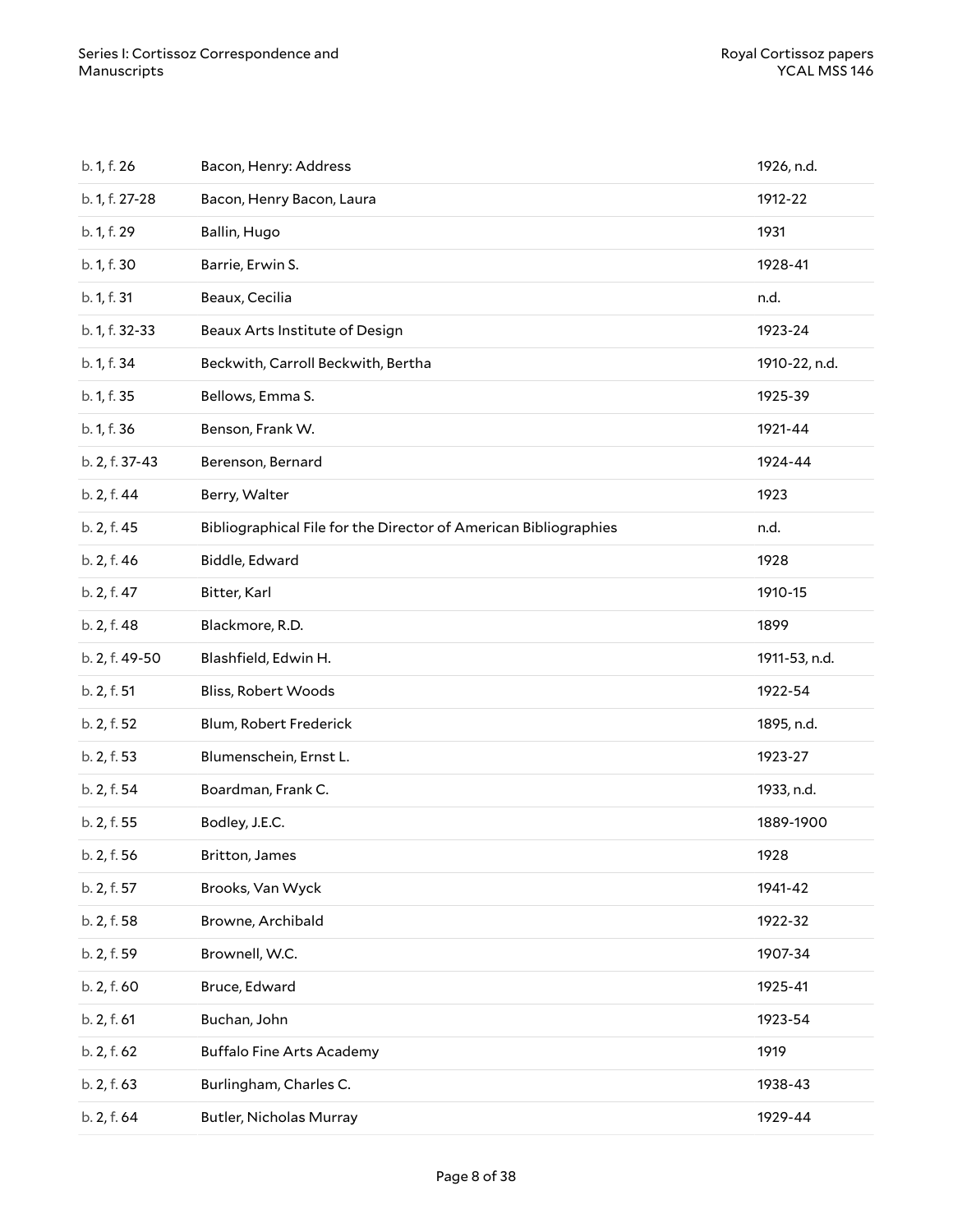| b. 2, f. 65-69 | "C" general                                                                                                                                                                                                                                                                                                                                                                                                                                                                                                                                                                                                                                                                                                                                                                                                                                               | 1902-53, n.d.   |
|----------------|-----------------------------------------------------------------------------------------------------------------------------------------------------------------------------------------------------------------------------------------------------------------------------------------------------------------------------------------------------------------------------------------------------------------------------------------------------------------------------------------------------------------------------------------------------------------------------------------------------------------------------------------------------------------------------------------------------------------------------------------------------------------------------------------------------------------------------------------------------------|-----------------|
|                | Cadmus, Marie<br>Cambridge, Walter H.<br>Cameron, D.<br>Canfield, R.A.<br>Carlson, Anna<br>Carlson, John F.<br>Carmichael, M.<br>Carr, Walter Lester<br>Carrington, J.B.<br>Carter, Morris<br>Cartier, Ede<br>Caw, James L.<br><b>Century Association</b><br>Chambers, James M.<br>Chambrun, Clara Longworth de<br>Chapin, James Paul, Mrs.<br>Chase, Alice<br>Childs, Alfred D.<br>Clay, Albert<br>Coale, Griffith Baily<br>Coleman, Warren<br>Colvin, Sidney<br>Coolidge, J.<br>Cooke, Alan<br>Corbett, Harvey W.<br>Corrigan, Lillian L.<br>Cortissoz, Charles<br>Coudert, Frederic R.<br>Cragie, Pearl Mary-Teresa<br>Cram, Frank<br>Cram, R.S.<br>Cram, J.B.<br>Craven, Thomas<br>Crisp, Arthur<br>Crocker, F.L.<br>Ceroly, Louise<br>Crookes, William<br>Cross, Emily<br>Crowninshield, Frederic<br>Cuffy, Willie<br>Curran, F.<br>Curtis, James F. |                 |
|                | Cutting, Jillian                                                                                                                                                                                                                                                                                                                                                                                                                                                                                                                                                                                                                                                                                                                                                                                                                                          |                 |
| b. 2, f. 70    | Cadbury, Paul                                                                                                                                                                                                                                                                                                                                                                                                                                                                                                                                                                                                                                                                                                                                                                                                                                             | 1927-29         |
| b. 2, f. 71    | Carman, Bliss                                                                                                                                                                                                                                                                                                                                                                                                                                                                                                                                                                                                                                                                                                                                                                                                                                             | 1918            |
| b. 2, f. 72    | Caro-Delvaille, Henry                                                                                                                                                                                                                                                                                                                                                                                                                                                                                                                                                                                                                                                                                                                                                                                                                                     | 1919-23         |
| b. 2, f. 73    | Cary, George                                                                                                                                                                                                                                                                                                                                                                                                                                                                                                                                                                                                                                                                                                                                                                                                                                              | 1919            |
| b. 3, f. 74    | Castle, Egerton and Alice<br>Includes photographs.                                                                                                                                                                                                                                                                                                                                                                                                                                                                                                                                                                                                                                                                                                                                                                                                        | 1899-1914, n.d. |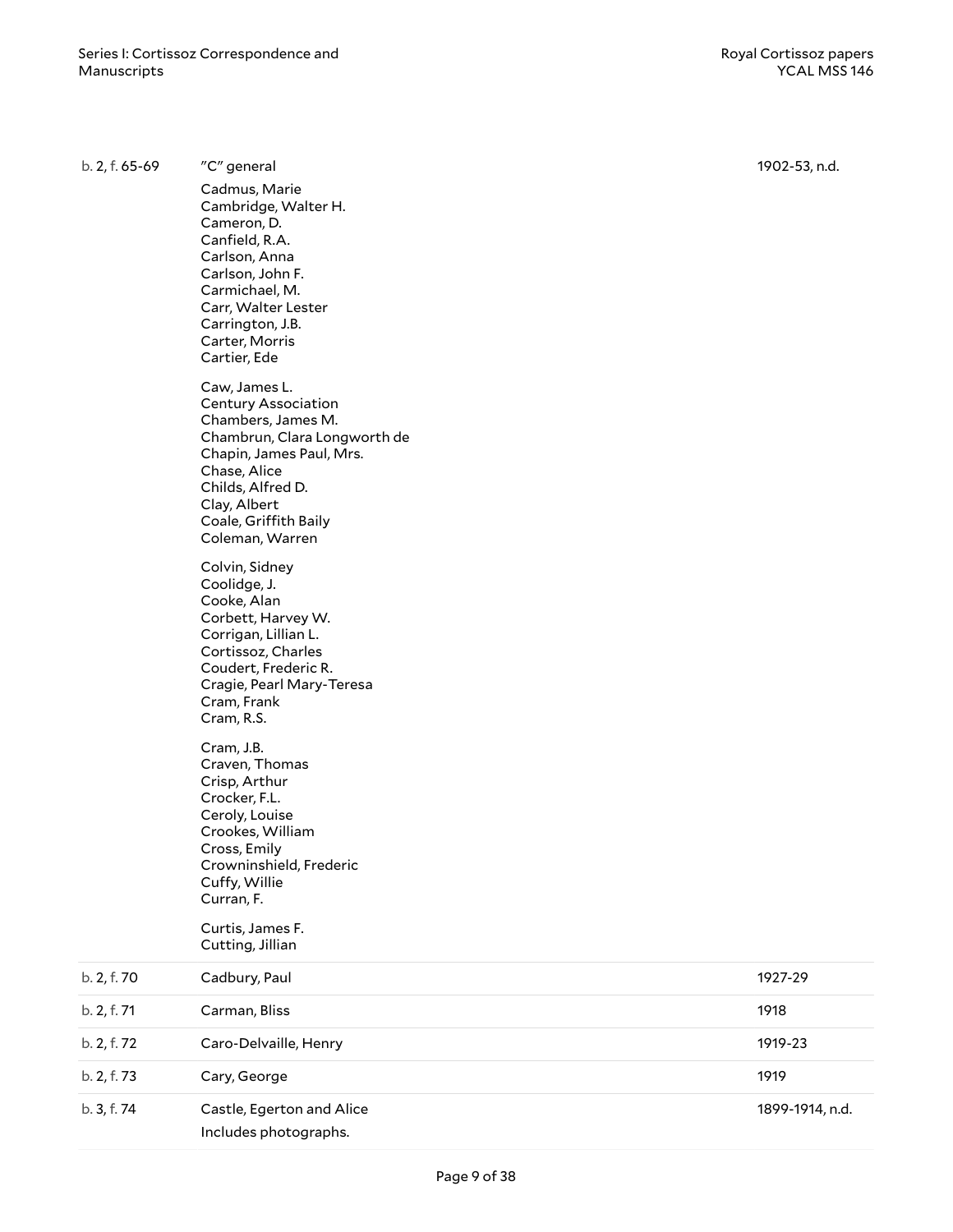| b. 3, f. 75    | Chapman, John J.                            | 1916-32       |
|----------------|---------------------------------------------|---------------|
| b. 3, f. 76    | Chappell, George S.                         | 1929-41       |
| b. 3, f. 77    | Clarke, Thomas B.                           | 1914-54       |
| b. 3, f. 78    | Clark, Stephen C.                           | 1925          |
| b. 3, f. 79    | Cleland, T.M.                               | 1940-53       |
| b. 3, f. 80    | Clements, George H.                         | n.d.          |
| b. 3, f. 81    | Coffin, William A.                          | 1912-16       |
| b. 3, f. 82    | Colefax, Sibyl                              | 1928, n.d.    |
| b. 3, f. 83    | Conway, Martin, Sir                         | 1926-33, n.d. |
| b. 3, f. 84    | Coolidge, Calvin                            | 1925          |
|                | Cortissoz, Royal: Manuscripts and Papers    |               |
| b. 3, f. 85    | Address at Players Club                     | 1913          |
| b. 3, f. 86    | Address to Rembrandt Club                   | n.d.          |
| b. 3, f. 87    | <b>American Painting</b>                    | 1925          |
| b. 3, f. 88    | Autobiographical Notes and Miscellaneous MS | 1913-43, n.d. |
| b. 3, f. 89-90 | Inscriptions                                | 1912-32, n.d. |
| b. 3, f. 91    | [Adelaide Alsop Robineau]                   | n.d.          |
| b. 3, f. 92    | Biographical Sketch of Edward Palmer York   | n.d.          |
| b. 3, f. 93    | [Cecilia Beaux]                             | n.d.          |
| b. 3, f. 94    | [Chester Aldrich]                           | n.d.          |
| b. 3, f. 95    | [Note on William Merritt Chase]             | n.d.          |
| b. 3, f. 96    | [Joseph Rodefer De Camp]                    | n.d.          |
| b. 3, f. 97    | [Edward Guthrie Kennedy]                    | n.d.          |
| b. 3, f. 98    | [George A. Hearn]                           | n.d.          |
| b. 3, f. 99    | [Henry Hering]                              | n.d.          |
| b. 3, f. 100   | [Alden Weir]                                | n.d.          |
| b. 3, f. 101   | [Notes on Whistler]                         | n.d.          |
| b. 3, f. 102   | Letters to Miss Ambrose                     | 1942-53       |
| b. 3, f. 103   | "Notes on My Trip to Cedarville"            | n.d.          |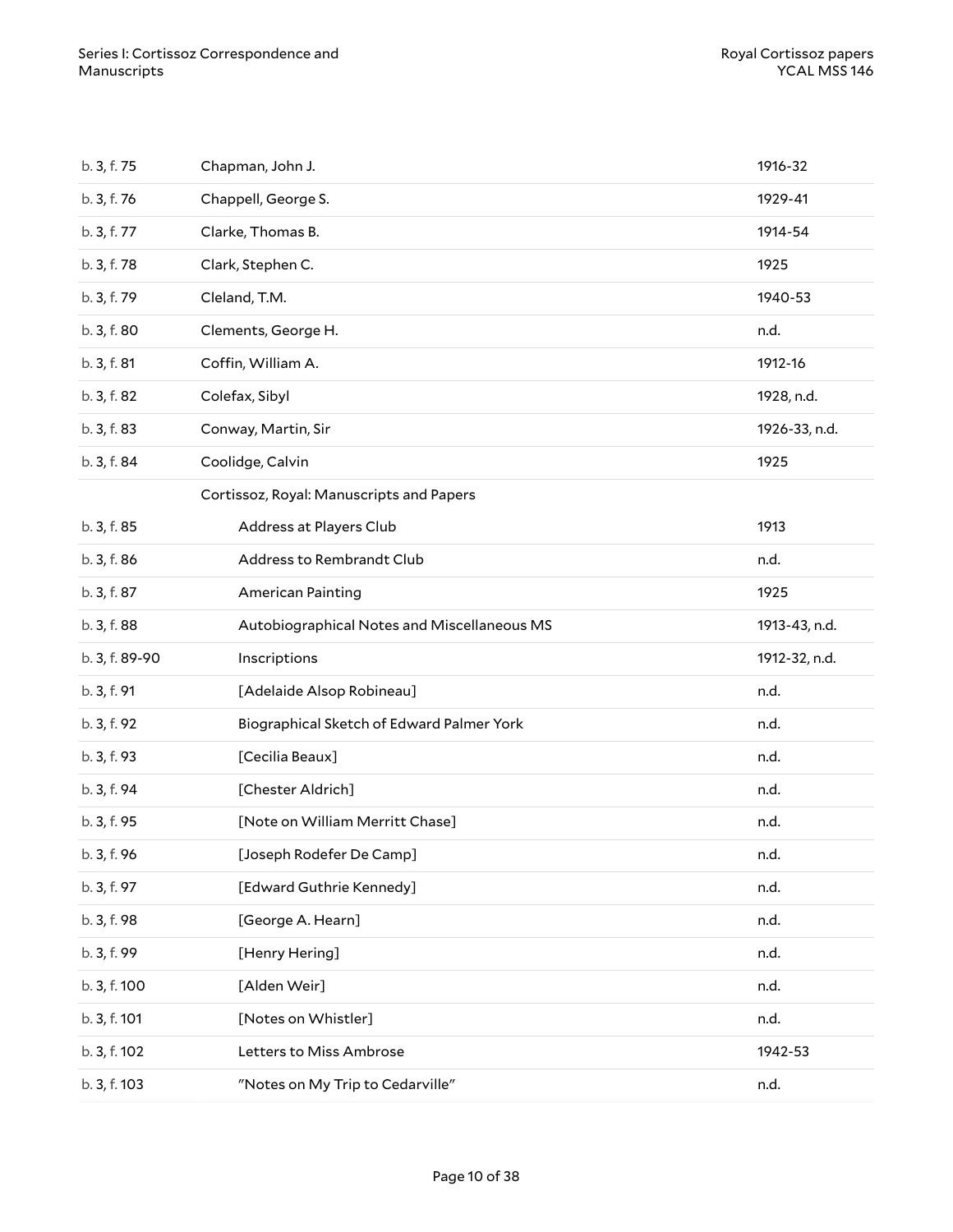#### Cortissoz, Royal: Manuscripts and Papers (continued)

| Honors and certificates      |
|------------------------------|
| Stored in: Oversize, Box 14, |
| folder 488                   |

| b. 3, f. 104     | Remarks at Dedication of Statue of Edwin Booth          | n.d.          |
|------------------|---------------------------------------------------------|---------------|
| b. 3, f. 105     | Remarks [on Elihu Root]                                 | 1929          |
| b. 3, f. 106     | Remarks on the Memorial Gates                           | n.d.          |
| b. 3, f. 107     | Summary of Remarks Made at the American Academy in Rome | n.d.          |
| b. 3, f. 108     | [Washington Irving]                                     | 1927          |
| b. 3, f. 109     | [William Rutherford Mead]                               | n.d.          |
|                  | Cortissoz, Royal: Outgoing Letters                      |               |
| b. 3, f. 110     | To Buffalo Fine Arts Academy                            | 1918          |
| b. 3, f. 111     | To Miss Backus                                          | 1931          |
| b. 3, f. 112     | To George F. Baker, Jr.                                 | 1931          |
| b. 3, f. 113-114 | To Adrienne Barry                                       | 1935-44       |
| b. 3, f. 115-116 | To Erwin S. Barrie                                      | 1933-45       |
| b. 3, f. 117     | To Van Wyck Brooks                                      | 1941-53       |
| b. 3, f. 118-120 | To the Carnegie Institute                               | 1913-53       |
| b. 4, f. 121     | To Morris Carter                                        | 1931          |
| b. 4, f. 122     | To Albert Clay                                          | 1928          |
| b. 4, f. 123     | To T.M. Cleland                                         | 1933-53       |
| b. 4, f. 124     | To Corcoran Gallery                                     | 1930          |
| b. 4, f. 125-127 | To William Adams Delano                                 | 1941-54       |
| b. 4, f. 128     | To Mr. Flnck                                            | 1938-43       |
| b. 4, f. 129     | To Mrs. Juliana Force                                   | 1927-53       |
| b. 4, f. 130     | To Mrs. Daniel Chester French                           | 1933-54       |
| b. 4, f. 131     | To Lawrence Gilman                                      | 1928-53       |
| b. 4, f. 132-133 | To Belle da Costa Greene                                | 1928-55, n.d. |
| b. 4, f. 134     | To Malvina Hoffman                                      | 1933-53       |
| b. 4, f. 135     | To Agnes Howell                                         | 1933-53       |
| b. 4, f. 136     | To August F. Jaccaci                                    | 1912          |
| b. 4, f. 137     | To William Sergeant Kendall                             | 1927-53       |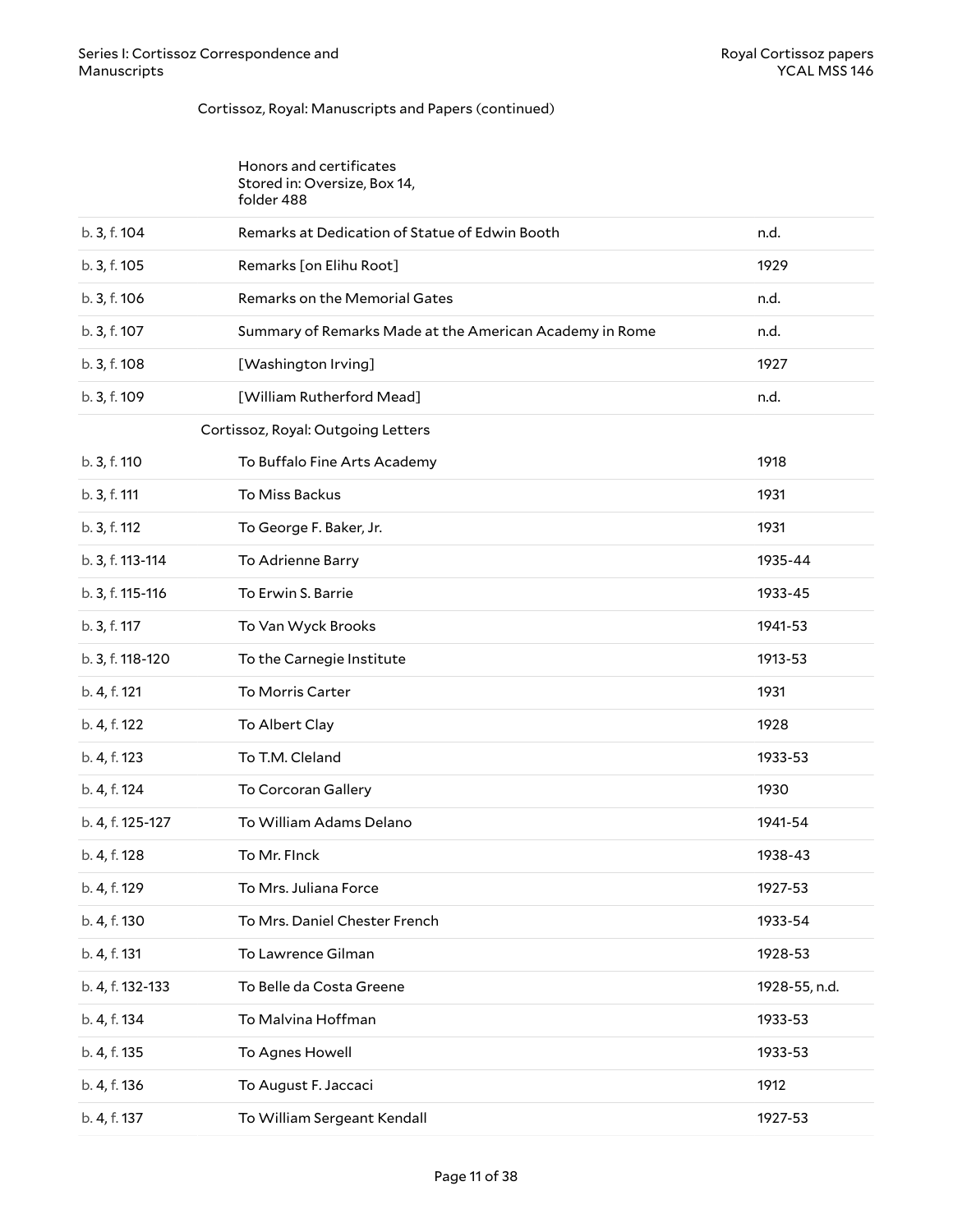#### Cortissoz, Royal: Outgoing Letters (continued)

| b. 4, f. 138     | To Knoedler and Co.               | 1922-53       |
|------------------|-----------------------------------|---------------|
| b. 4, f. 139     | To Bancel La Farge                | 1911-22       |
| b. 4, f. 140     | To John La Farge                  | 1910          |
| b. 4, f. 141     | To Russell C. Leffingwell         | 1943-53       |
| b. 4, f. 142     | To Mr. Levin                      | 1937-53       |
| b. 4, f. 143     | To Samuel Lewisohn                | 1929-53       |
| b. 4, f. 144     | To Mr. Lyman                      | 1909          |
| b. 4, f. 145     | To Henry Rutgers Marshall         | 1922          |
| b. 4, f. 146     | To J.P. Morgan                    | 1940          |
| b. 4, f. 147     | To Miss Manning                   | 1937-53       |
| b. 4, f. 148-150 | To David Paton                    | 1911-25, n.d. |
| b. 4, f. 151-155 | To Mr. and Mrs. C.A. Platt        | 1913-34       |
| b. 4, f. 156     | To Marshall Posey                 | 1938-53       |
| b. 4, f. 157     | To Frederick Newlin Price         | 1924-53       |
| b. 4, f. 158     | To Whitelaw Reid                  | 1902-08       |
| b. 4, f. 159     | To Frederick Wellington Ruckstall | 1929          |
| b. 4, f. 160     | To Paul J. Sachs                  | 1925-53       |
| b. 4, f. 161     | To Henry Schnakenberg             | 1941-53       |
| b. 4, f. 162     | To Miss Toms                      | 1931          |
| b. 4, f. 163     | To Dr.and Mrs. Davenport West     | 1929-43       |
| b. 4, f. 164     | Cowles, Anna Roosevelt            | 1919-24, n.d. |
| b. 4, f. 165     | Crawford, F. Marion               | 1892-1900     |
| b. 4, f. 166     | Cret, Paul Philippe               | 1929-43       |
| b. 4, f. 167     | Cross, Wilbur L.                  | 1909-36       |
| b. 4, f. 168     | Crowninshield, Frank              | 1921-41, n.d. |
| b. 4, f. 169     | Cummings, Homer and Julie         | 1943-46       |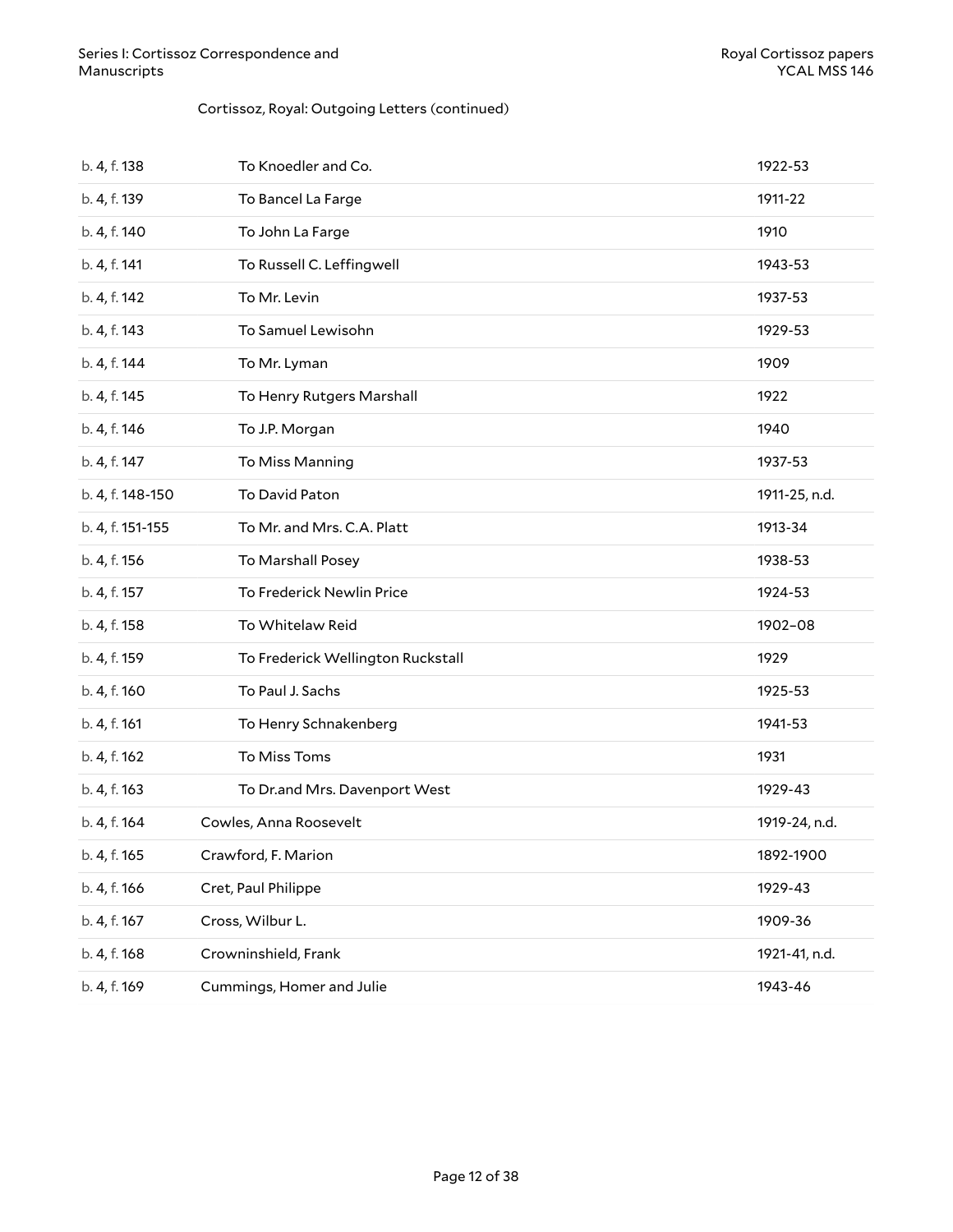| b. 5, f. 170-172 | "D" general                                                                                                                                                                                                                                                                                                                                              | 1889-1945, n.d. |
|------------------|----------------------------------------------------------------------------------------------------------------------------------------------------------------------------------------------------------------------------------------------------------------------------------------------------------------------------------------------------------|-----------------|
|                  | Dabney, V.<br>Dabo, L.<br>Dadge, Mary A.<br>Dale, Maud<br>"Dalphin", Marcia<br>Dana, Paul<br>Dana, J.C.<br>Darwin, B.<br>Dauber, S.<br>Davies, Emma L.<br>Davies, Virginia M.                                                                                                                                                                            |                 |
|                  | DeGroot, C.H.<br>DeMaio, Luigi<br>Dennett, Tyler<br>Denniston, George F.<br>Derby, Lucy<br>Deschamps, Charles<br>Dewey, John<br>Dixey, Henry<br>Dodge, William de Leftwich<br>Douglas, Malcolm, Dr.<br>Downes, W.H.<br>Draper, Arthur S.<br>Draper, Dorothy<br>DuBoise, Guy<br>Duncan, F.<br>Duncan, Walter Jack<br>Dunne, F.P.<br>Duplaix, Jeanne, Mrs. |                 |
| b. 5, f. 173     | Dwight, H.G.<br>Damrosch, Walter                                                                                                                                                                                                                                                                                                                         | 1919-29         |
| b. 5, f. 174     | Darling, J.N.                                                                                                                                                                                                                                                                                                                                            | 1917-40         |
| b. 5, f. 175     | Davis, Jefferson [to E.C. Stedman]                                                                                                                                                                                                                                                                                                                       | 1888            |
| b. 5, f. 176     | Davis, John W.                                                                                                                                                                                                                                                                                                                                           | 1940-43, n.d.   |
| b. 5, f. 177     | Davis, Charles H.                                                                                                                                                                                                                                                                                                                                        | 1925-43         |
| b. 5, f. 178     | Decamp, Edith                                                                                                                                                                                                                                                                                                                                            | 1927            |
| b. 5, f. 179     | DeForest, Robert W.                                                                                                                                                                                                                                                                                                                                      | 1925-30         |
| b. 5, f. 180     | Delano, William Adams                                                                                                                                                                                                                                                                                                                                    | 1927-50, n.d.   |
| b. 5, f. 181     | DeManuel, Bernard                                                                                                                                                                                                                                                                                                                                        | 1933, n.d.      |
| b. 5, f. 182     | DeMontreuil, Raymond                                                                                                                                                                                                                                                                                                                                     | n.d.            |
| b. 5, f. 183     | Dewing, Elizabeth                                                                                                                                                                                                                                                                                                                                        | n.d.            |
| b. 5, f. 184-187 | Dewing, Maria Oakey                                                                                                                                                                                                                                                                                                                                      | 1921-26, n.d.   |
| b. 5, f. 188-189 | Dewing, T.W.                                                                                                                                                                                                                                                                                                                                             | 1895-1919, n.d. |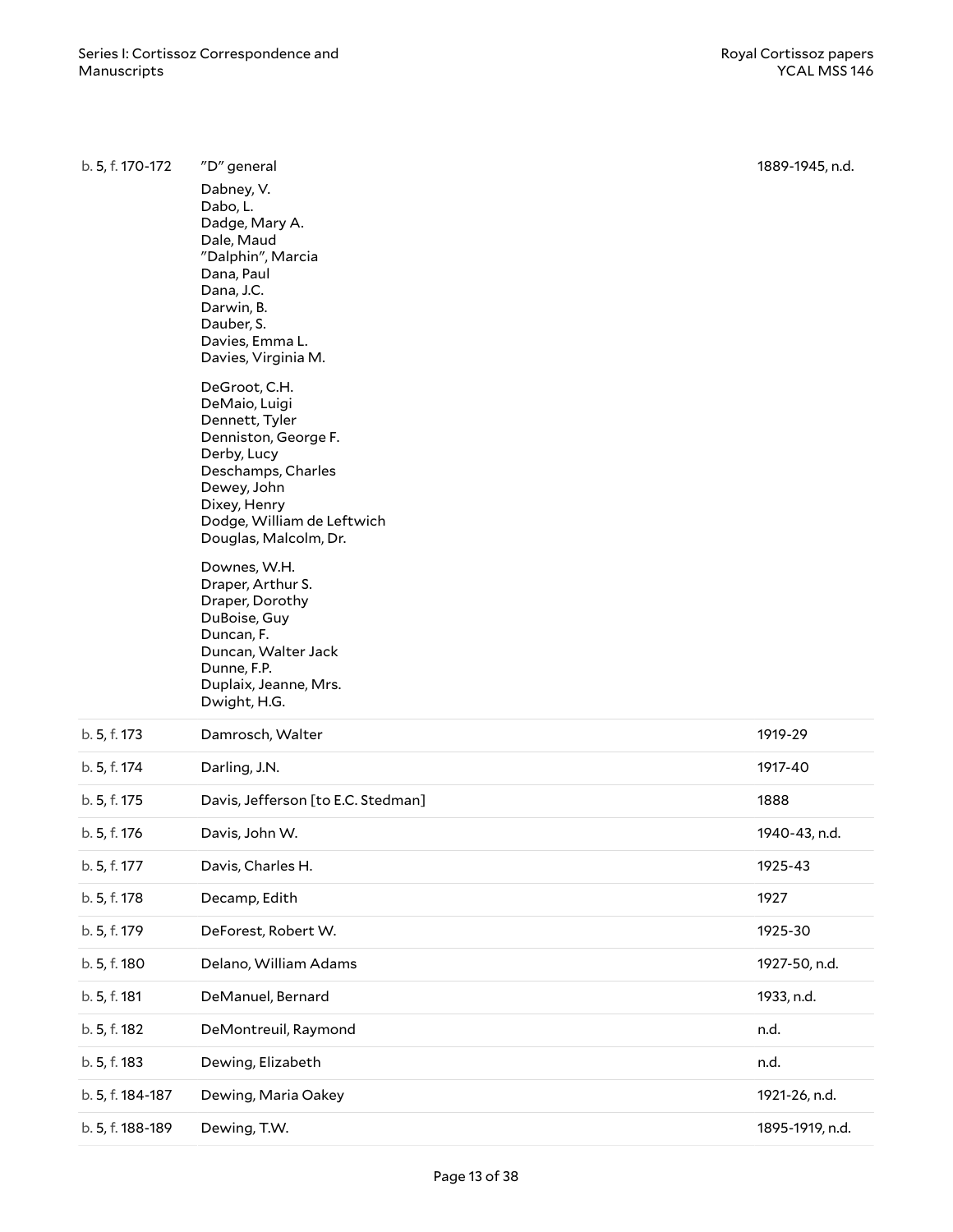| b. 5, f. 190      | Douglas, Sholto J.                                                                                                                                                        | 1912-14, n.d. |
|-------------------|---------------------------------------------------------------------------------------------------------------------------------------------------------------------------|---------------|
| b. 5, f. 191      | Drake, A.W., Mr. and Mrs.                                                                                                                                                 | 1910-41       |
| b. 5, f. 192      | Drew, John                                                                                                                                                                | n.d.          |
| b. 5, f. 193      | Dunn, Gano                                                                                                                                                                | 1929-40       |
| b. 5, f. 194      | Durand-Ruel                                                                                                                                                               | 1919-23       |
| b. 5, f. 195-197A | Duveen, Joseph                                                                                                                                                            | 1914-37       |
| b. 5, f. 198      | "E" general<br>Earl<br>Ehrick, Walter Louis<br>Ellingwood, F.L<br>Elliott, Jack<br>Elliott, M.H.<br>Ellsworth, William W.<br>Ely, Kerr<br>Embury, Aymar<br>Evans, Rudulph | 1920-31, n.d. |
| b. 5, f. 199      | Edwards, George Wharton                                                                                                                                                   | 1911-1924     |
| b. 5, f. 200      | Erickson, Nancy                                                                                                                                                           | 1947-53       |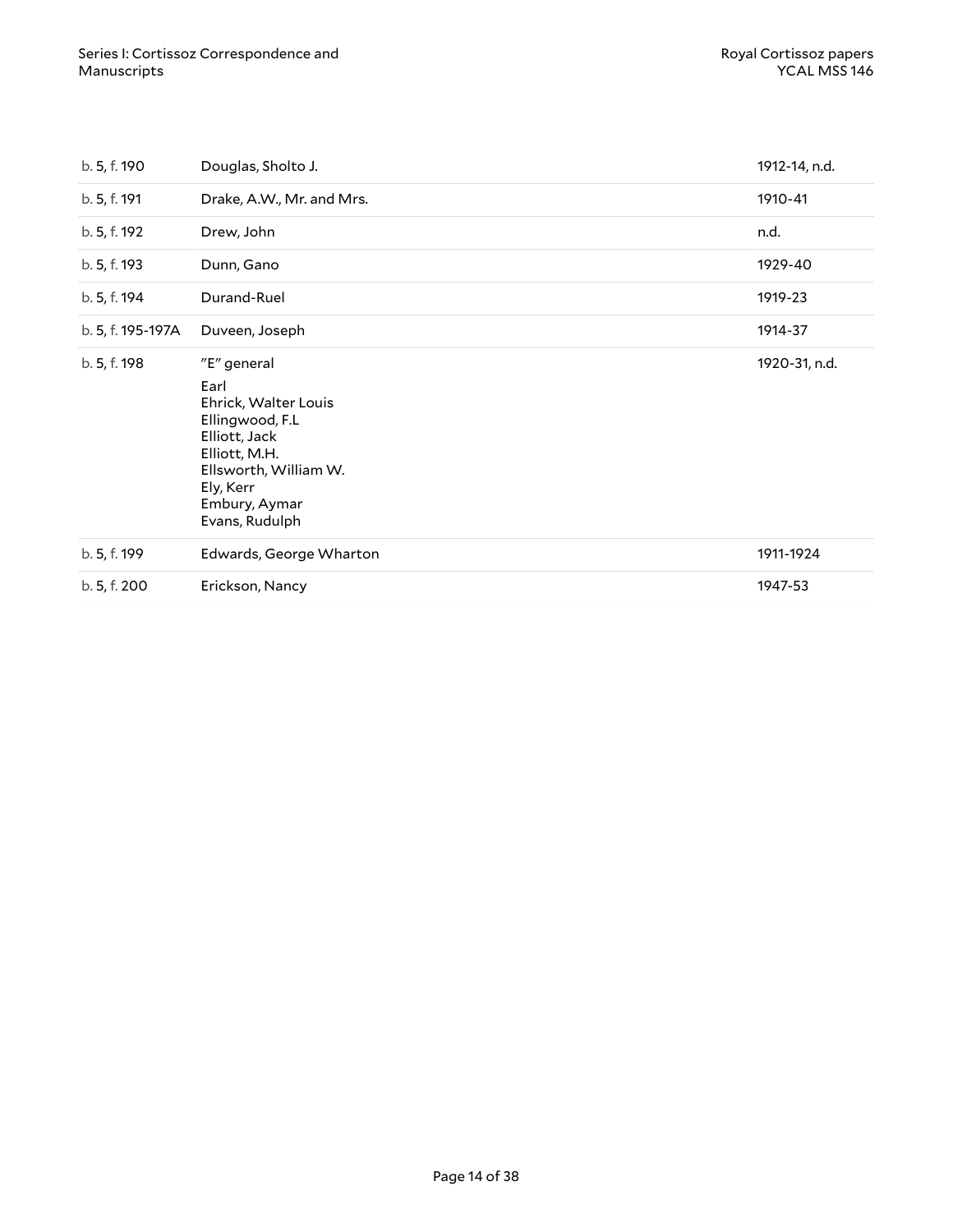| b. 5, f. 201-204 | "F" general                                                                                                                                                                                                                  | 1913-53, n.d. |
|------------------|------------------------------------------------------------------------------------------------------------------------------------------------------------------------------------------------------------------------------|---------------|
|                  | Fackenthal, Frank D.<br>Fadiman, Clifton<br>Faggi, Alfeo<br>Fairman, Charles E.<br>Farrell, C.P<br>Farrell, Sue M.<br>Faulkner, Barry<br>Faville, William B.<br>Ferguson, J.C.<br>Fess, Simeon D.<br>Fessender, Elizabeth C. |               |
|                  | Fielding, Mantle<br>Finley, David E.<br>Finletter, Thomas K., Mrs.<br>Finn, Florence Lee<br>Fitzpatrick, F.W.<br>Flint, Ralph de B.<br>Focillon, Marguerite H.<br>Forbes, Arch<br>Force, Juliana R.<br>Ford, James L.        |               |
|                  | Ford, Northington C.<br>Fortuny, Mariano<br>Francis, Robert<br>Fraser, Lovat<br>Freer, Charles L.<br>French, Lillie<br>Frew, William<br>Frink, L.G.<br>Frissell, A.S.                                                        |               |
|                  | Frohman, Charles<br>Frohman, Daniel<br>Frost, Harriett<br>Fuller, Lucie Fairchild<br>Furay, J.H.                                                                                                                             |               |
| b. 5, f. 205     | Farrand, Beatrix and Max                                                                                                                                                                                                     | 1922-30       |
| b. 5, f. 206     | Farrar, John                                                                                                                                                                                                                 | 1929, n.d.    |
| b. 5, f. 207     | Ferber, Edna                                                                                                                                                                                                                 | 1924-40       |
| b. 5, f. 208     | Finberg, A.J.                                                                                                                                                                                                                | 1918-31       |
| b. 5, f. 209     | Finley, John                                                                                                                                                                                                                 | 1922-25       |
| b. 5, f. 210     | French, Daniel Chester                                                                                                                                                                                                       | 1918-19, n.d. |
| b. 5, f. 211     | Frick, Helen C.                                                                                                                                                                                                              | 1921-42       |
| b. 5, f. 212     | Frost, Arthur Burdett, Sr.                                                                                                                                                                                                   | 1919, n.d.    |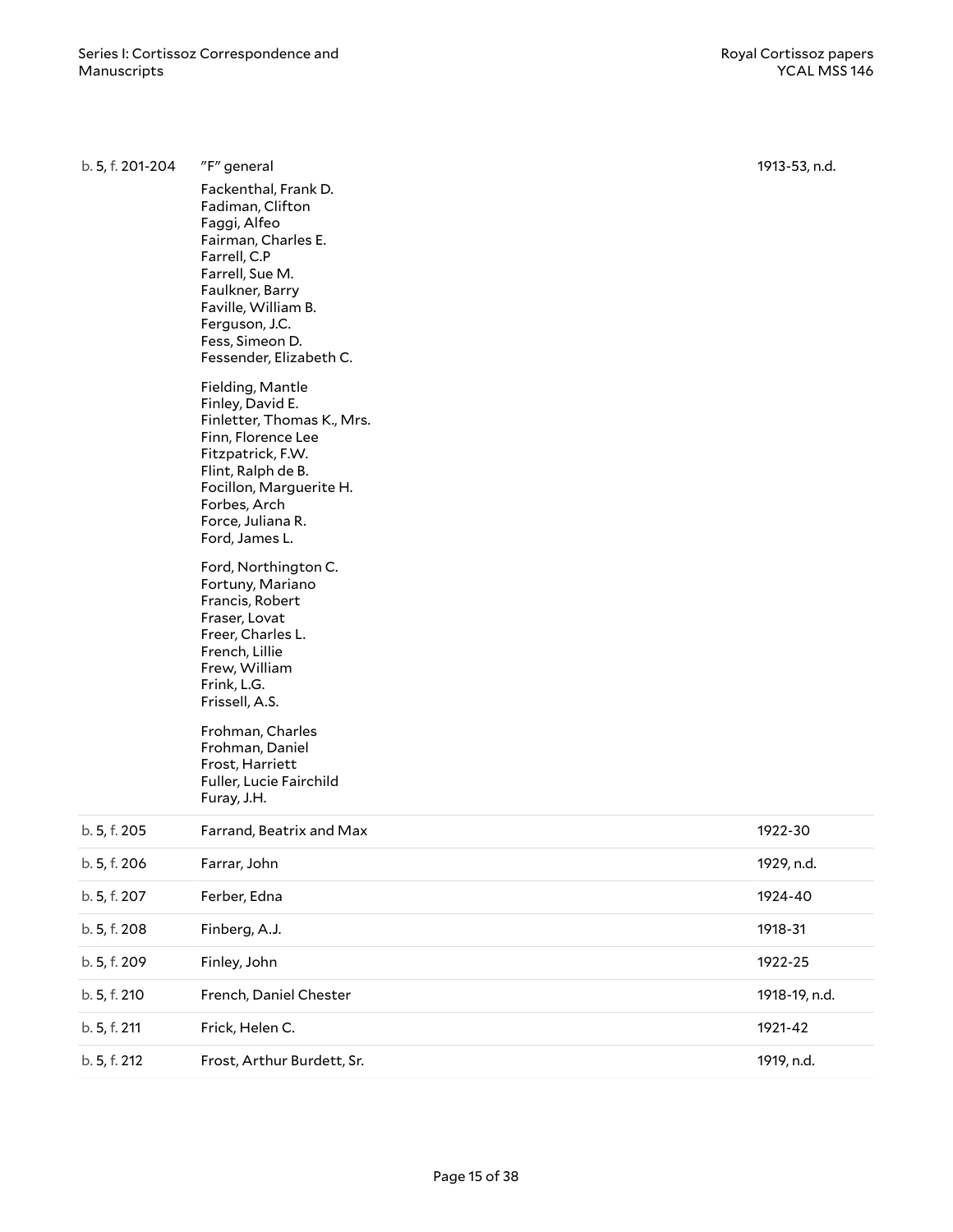| b. 5, f. 213-216 | "G" general                                                                                                                                                                                                                                                                                                                                                                                                                                                                                                                                                                                                                                    | 1895-1945 |
|------------------|------------------------------------------------------------------------------------------------------------------------------------------------------------------------------------------------------------------------------------------------------------------------------------------------------------------------------------------------------------------------------------------------------------------------------------------------------------------------------------------------------------------------------------------------------------------------------------------------------------------------------------------------|-----------|
|                  | Ganners, Lewis<br>Garden, N.D.<br>Garland, H.<br>Garnsey, Elmer E.<br>Gazette Des Beaux-Arts<br>Genung., Sally<br>Gibbons, Douglas<br>Gibbons, Thayer<br>Gibson, A.<br>Gibson, Hamilton<br>Gilder, R.W.<br>Gilder, Rodman, Mrs.<br>Gillette, William<br>Glackens, J., Mrs.<br>Gladwin, Irving<br>Goodhue, Bertram<br>Goodrich, Lloyd<br>Gould, M.<br>Grant, Gordon<br>Grant, Robert<br>Graves, Charles<br>Gray, Henry<br>Green, Edward<br>Greenbaum, Sophia<br>Greenleaf, James<br>Greenough, Charlotte<br>Greenslet, Ferris<br>Grey, William Mrs.<br>Griggs, Carolyn<br>Griggs, Maitland<br>Griswold, T.<br>Grossman, Edwin<br>Grover, Louise |           |
|                  | Guerry, Prosper<br>Guggenheim, Solomon                                                                                                                                                                                                                                                                                                                                                                                                                                                                                                                                                                                                         |           |
| b. 6, f. 217     | Galantiere, Lewis                                                                                                                                                                                                                                                                                                                                                                                                                                                                                                                                                                                                                              | 1932-42   |
| b. 6, f. 218     | Garrison, Wendell P.                                                                                                                                                                                                                                                                                                                                                                                                                                                                                                                                                                                                                           | 1905      |
| b. 6, f. 219     | Gay, Walter                                                                                                                                                                                                                                                                                                                                                                                                                                                                                                                                                                                                                                    | 1920-28   |
| b. 6, f. 220     | Gest, J.H.                                                                                                                                                                                                                                                                                                                                                                                                                                                                                                                                                                                                                                     | 1926-29   |
| b. 6, f. 221     | Gibson, Charles Dana                                                                                                                                                                                                                                                                                                                                                                                                                                                                                                                                                                                                                           | 1918-42   |
| b. 6, f. 222     | Gilbert, W.S.                                                                                                                                                                                                                                                                                                                                                                                                                                                                                                                                                                                                                                  | 1880      |
| b. 6, f. 223     | Gilbert, Cass                                                                                                                                                                                                                                                                                                                                                                                                                                                                                                                                                                                                                                  | 1924-30   |
| b. 6, f. 224     | Gilman, Lawrence                                                                                                                                                                                                                                                                                                                                                                                                                                                                                                                                                                                                                               | 1909-38   |
| b. 6, f. 225     | Girtin, Thomas and Sabina                                                                                                                                                                                                                                                                                                                                                                                                                                                                                                                                                                                                                      | 1927-29   |
| b. 6, f. 226     | Godwin, Harold                                                                                                                                                                                                                                                                                                                                                                                                                                                                                                                                                                                                                                 | 1921-31   |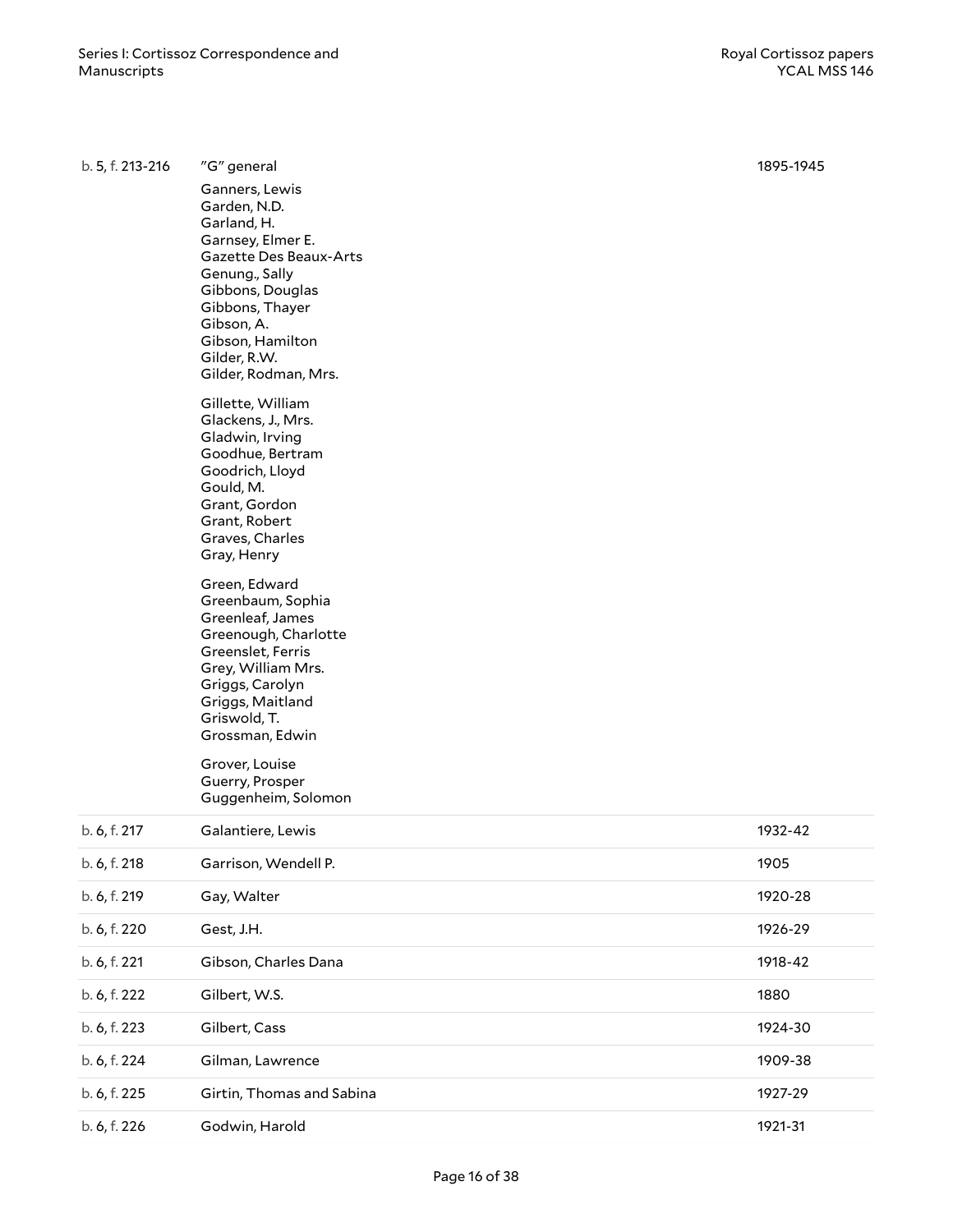| b. 6, f. 227     | Gould, Charles W.                                                                                                                                                                                                                                                                                                                                                                                                                                                                                                                                                                                                                                                                                                                                                                        | 1919-28   |
|------------------|------------------------------------------------------------------------------------------------------------------------------------------------------------------------------------------------------------------------------------------------------------------------------------------------------------------------------------------------------------------------------------------------------------------------------------------------------------------------------------------------------------------------------------------------------------------------------------------------------------------------------------------------------------------------------------------------------------------------------------------------------------------------------------------|-----------|
| b. 6, f. 228     | Greene, Belle da Costa                                                                                                                                                                                                                                                                                                                                                                                                                                                                                                                                                                                                                                                                                                                                                                   | 1928-43   |
| b. 6, f. 229-232 | "H" general<br>Hail, George, Mrs.<br>Hale, Nancy<br>Hammond, Perry<br>Hampden, Walter<br>Hamerton, P.G.<br>Harris, Victor<br>Harry, George<br>Hartmann, Sadakichi<br>Harris, William Laurel<br>Harrison, J.H.<br>Havemeyer, Mary H.<br>Haweis, Stephen<br>Henderson, H.<br>Henderson, W.J.<br>Hendrick, Ellwood<br>Heney, Charles E.<br>Henstees, Louise S.<br>Hewett, V.<br>Hibben, John<br>Higgins, Daniel Paul<br>Hind, C. Lewis<br>Hind, Henriette Lewis<br>Hirsch, Stefan<br>Hodge, W.M.<br>Hoelzer, C. Fritz<br>Holland, Florence<br>Holmes, C.<br>Holt, Florence<br>Holt, Henry<br>Holt, Henry, Mrs.<br>Hoofer, P.<br>Hooker, R.<br>Hoover, Earle<br>Howe, DeWolfe, M.S.<br>Howe, Winifred D.<br>Howell, Felicia Waldo<br>Hoyt, Everett W.<br>Hubbell, George L.<br>Hull, Shelley | 1894-1941 |
|                  | Hutchinson, Thomas<br>Hymans, Henri                                                                                                                                                                                                                                                                                                                                                                                                                                                                                                                                                                                                                                                                                                                                                      |           |
| b. 6, f. 233     | Hale, Edward Everett                                                                                                                                                                                                                                                                                                                                                                                                                                                                                                                                                                                                                                                                                                                                                                     | 1882      |
| b. 6, f. 234     | Hale, Lilian W.                                                                                                                                                                                                                                                                                                                                                                                                                                                                                                                                                                                                                                                                                                                                                                          | 1925-31   |
| b. 6, f. 235     | Hammond, Charles A.                                                                                                                                                                                                                                                                                                                                                                                                                                                                                                                                                                                                                                                                                                                                                                      | 1929-30   |
| b. 6, f. 236     | Hand, Learned                                                                                                                                                                                                                                                                                                                                                                                                                                                                                                                                                                                                                                                                                                                                                                            | 1919-40   |
| b. 6, f. 237     | Hare, T.L.                                                                                                                                                                                                                                                                                                                                                                                                                                                                                                                                                                                                                                                                                                                                                                               | 1929-30   |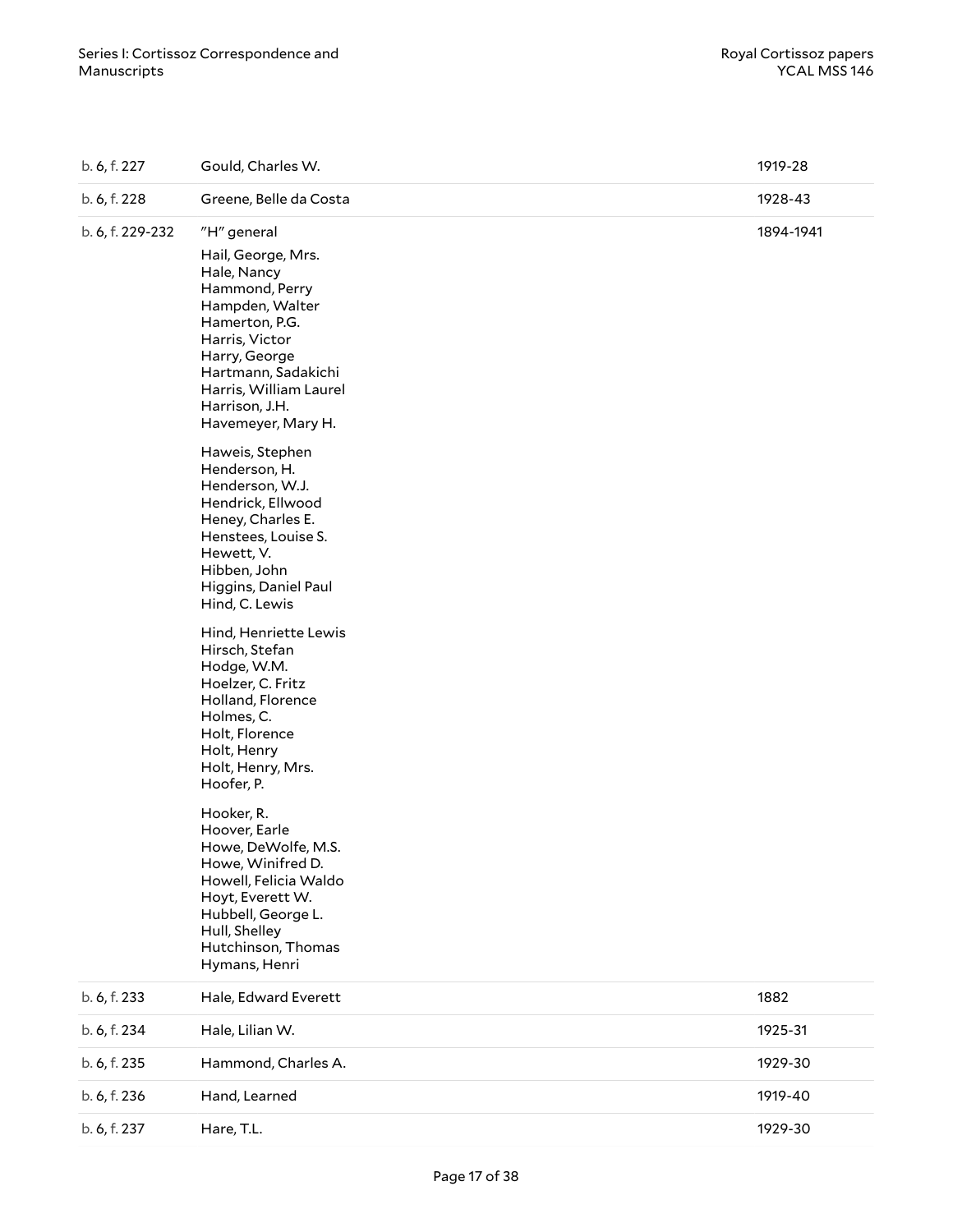| b. 6, f. 238     | Harte, Bret                                                                                                                                                 | 1882          |
|------------------|-------------------------------------------------------------------------------------------------------------------------------------------------------------|---------------|
| b. 6, f. 239     | Haskell, Ernest and Emma                                                                                                                                    | 1926, n.d.    |
| b. 6, f. 240     | Hassam, Childe                                                                                                                                              | 1928-35       |
| b. 6, f. 241     | Hastings, Thomas                                                                                                                                            | 1896-29       |
| b. 6, f. 242     | Havemeyer, Charlotte                                                                                                                                        | 1911-41       |
| b. 6, f. 243     | Hay, John                                                                                                                                                   | 1885-1903     |
| b. 6, f. 244     | Hermann, Norbert                                                                                                                                            | 1920-29, n.d. |
| b. 6, f. 245     | Hewlett, Maurice                                                                                                                                            | 1888-1908     |
| b. 6, f. 246     | Hewlett, J. Monroe                                                                                                                                          | 1916-30       |
| b. 6, f. 247     | Hills, Laura C.                                                                                                                                             | 1908-53       |
| b. 6, f. 248     | Howells, John Mead                                                                                                                                          | 1931-34       |
| b. 6, f. 249     | Howells, Mildred                                                                                                                                            | 1932-42       |
| b. 6, f. 250     | Howells, William Dean                                                                                                                                       | 1899-1912     |
| b. 6, f. 251     | Hull, Shelley, Mrs.                                                                                                                                         | 1941, n.d.    |
| b. 6, f. 252     | Huneker, James                                                                                                                                              | 1902-18       |
| b. 6, f. 253     | Huntington, Archer                                                                                                                                          | 1907-44       |
| b. 6, f. 254     | Ivins, William                                                                                                                                              | 1930-32       |
| b. 6, f. 255     | "J" general<br>James, Walter B.<br>Jayne, Horace H.F.<br>Jacks, Elizabeth<br>Johnson, Howard W.<br>Johnson, John G.<br>Jones, Bassett<br>Jones, Robert Tyre | 1920-53       |
| b. 6, f. 256     | Jaccaci, August                                                                                                                                             | 1905-29       |
| b. 6, f. 257     | Jackson, Helen                                                                                                                                              | 1882          |
| b. 6, f. 258     | Jackson, Mrs. "Stonewall"                                                                                                                                   | 1882          |
| b. 6, f. 259     | James, Henry, William, and Alec                                                                                                                             | 1944-46       |
| b. 6, f. 260-261 | James, Henry                                                                                                                                                | 1899-1900     |
| b. 6, f. 262     | Jay, John                                                                                                                                                   | 1878          |
| b. 6, f. 263     | Jewett, Sarah Orne                                                                                                                                          | n.d.          |
| b. 6, f. 264     | Johnson, Robert Underwood                                                                                                                                   | 1924-31       |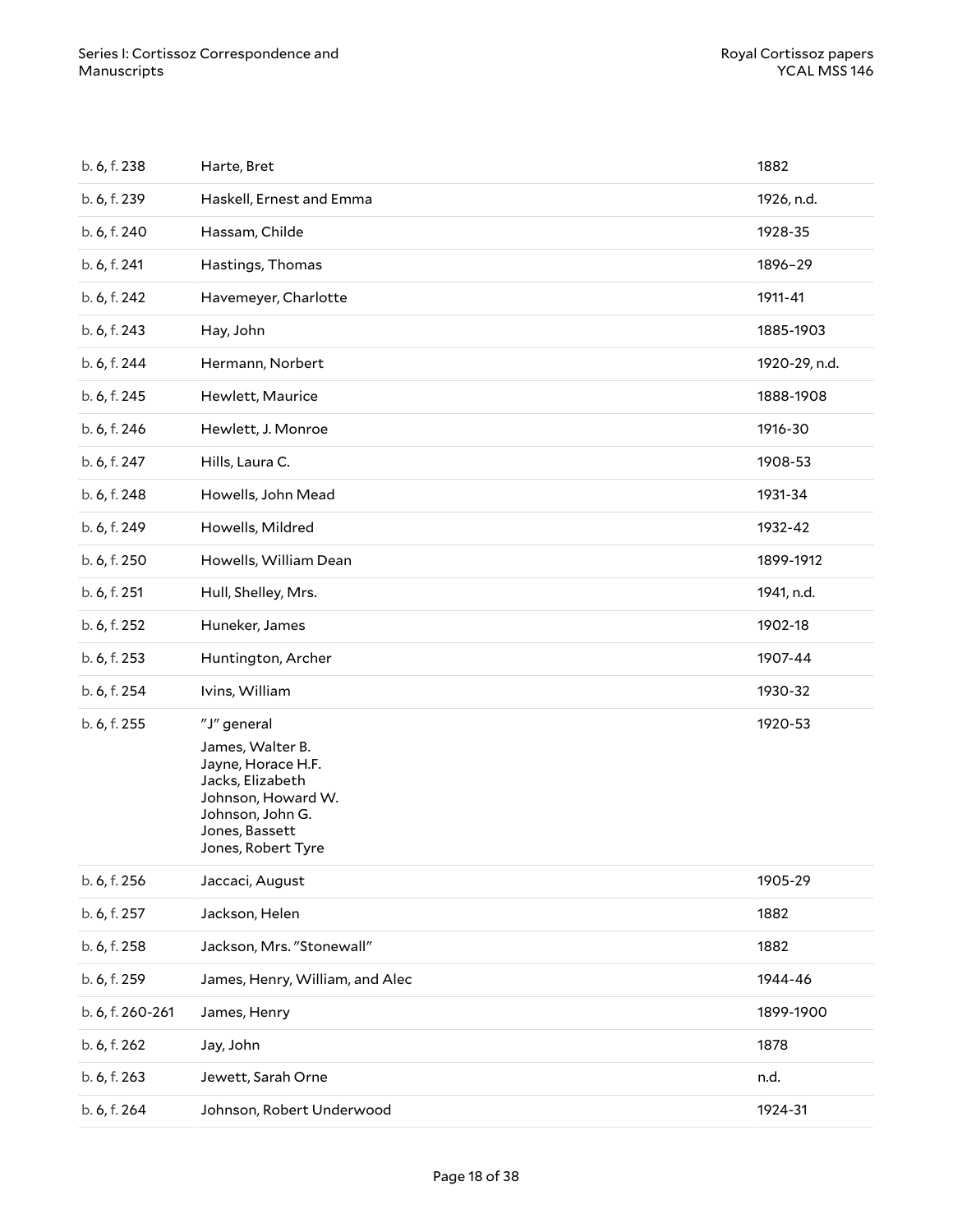| b. 6, f. 265     | Jones, Mary Cadwalader<br>1929                                                                                                                                                                                                            |               |
|------------------|-------------------------------------------------------------------------------------------------------------------------------------------------------------------------------------------------------------------------------------------|---------------|
| b. 7, f. 266-267 | "K" general<br>Karplus, Greta<br>Keen, Herbert B.<br>Kelekian, Dikran G.<br>Kelland, Clarence Budington<br>Kemp, Edward C.<br>Kennedy, Mitchell<br>Kent, Rockwell<br>Keppel, David<br>Kimball, Alonzo<br>Kimball, Fiske<br>Kimball, Lydia | 1919, n.d.    |
|                  | Kimbrich, F.B.<br>King, Molly<br>Kipling, Rudyard<br>Kleinberger, F.<br>Knoedler, Roland<br>Konrad, P.G.<br>Kronberg, Louis                                                                                                               |               |
| b. 7, f. 268     | Keller, Deane                                                                                                                                                                                                                             | 1932          |
| b. 7, f. 269     | Kelsey, Albert                                                                                                                                                                                                                            | 1923-41       |
| b. 7, f. 270     | Kendall, William Mitchell                                                                                                                                                                                                                 | 1922, n.d.    |
| b. 7, f. 271     | Kendall, William Sergeant                                                                                                                                                                                                                 | 1938, n.d.    |
| b. 7, f. 272     | Kent, H.W.                                                                                                                                                                                                                                | 1913-45       |
| b. 7, f. 273     | Kinney, Troy                                                                                                                                                                                                                              | 1920-29       |
| b. 7, f. 274     | Kirby, Rollin                                                                                                                                                                                                                             | 1928-39       |
| b. 7, f. 275     | Kirby, Thomas E.                                                                                                                                                                                                                          | 1922-23       |
| b. 7, f. 276     | Krehbiel, H.                                                                                                                                                                                                                              | 1922-23, n.d. |
| b. 7, f. 277     | Kress, Samuel H.                                                                                                                                                                                                                          | 1939          |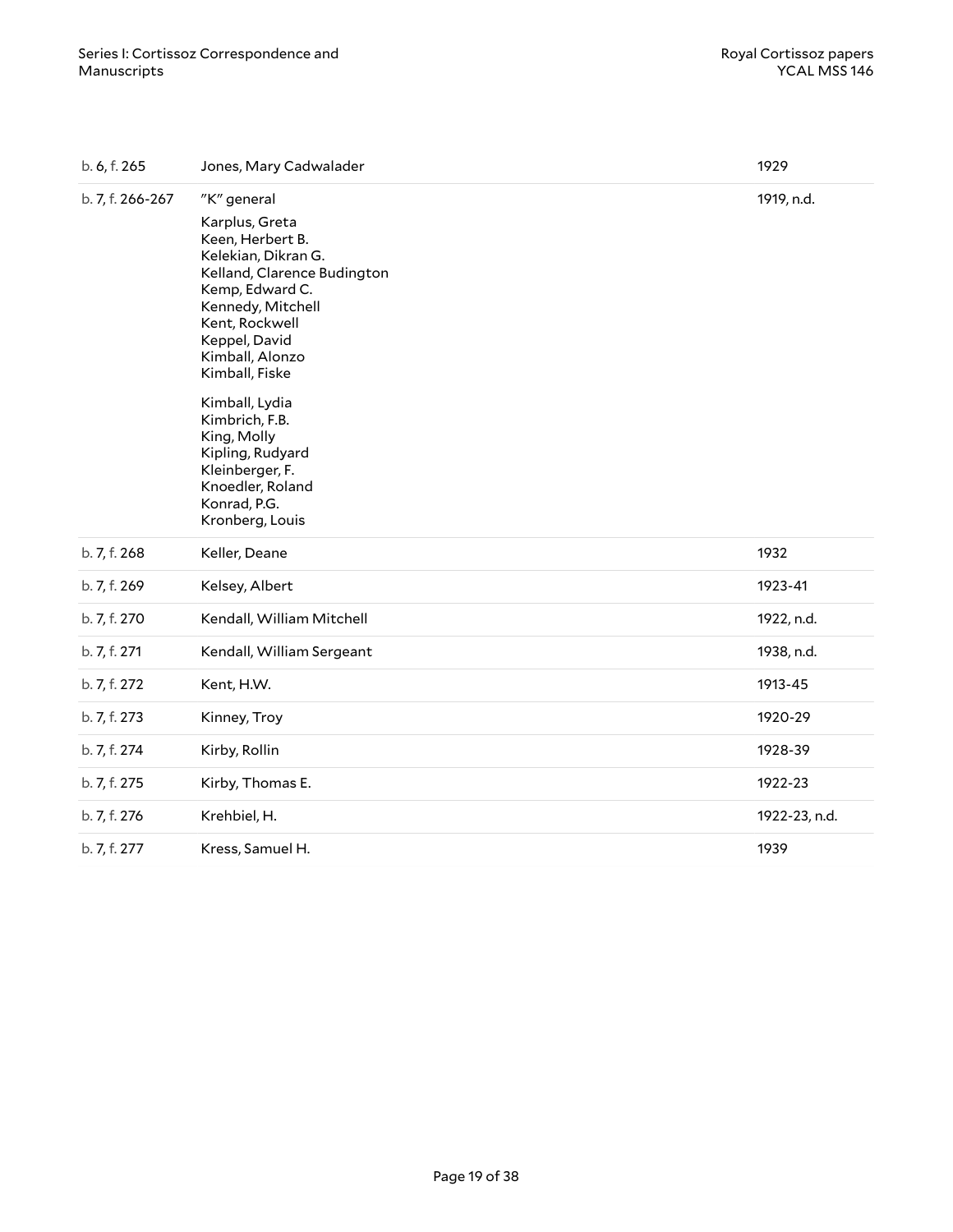| b. 7, f. 278-280 | "L" general                                                                                                                                                                                                                                                                                               | 1913-53         |
|------------------|-----------------------------------------------------------------------------------------------------------------------------------------------------------------------------------------------------------------------------------------------------------------------------------------------------------|-----------------|
|                  | Lamb, Charles Rollinson<br>Lane, James W.<br>Lang, A.<br>Langdon, William Chauncy<br>Lawrie, Lee<br>Leffingwell, R.C.<br>Leon, Paul<br>Lerolle, G.<br>Lever, Hayley<br>Levi, Julian Clarence<br>Lewisohn, Sam A.                                                                                          |                 |
|                  | Lichtenauer, Rbecca D.<br>Lincoln, James Otis<br>Ligne, Prince de<br>"Lindy"<br>Lippmann, Walter<br>Litchfield, Electus D.<br>Littell, Robert<br>Lloyd, Finley Hall, Mrs.<br>Lodge, J.E.<br>Loomis, Battell<br>Lothrop, M.B., Miss<br>Lober, Georg<br>Low, Benjamin R.C.<br>Low, Edward F.<br>Lyman, Hart |                 |
| b. 7, f. 281     | La Farge, John (Sketchbook)                                                                                                                                                                                                                                                                               | n.d.            |
| b. 7, f. 282-285 | La Farge, John Papers (notes, memoranda)                                                                                                                                                                                                                                                                  | 1906            |
| b. 7, f. 286-289 | La Farge, John                                                                                                                                                                                                                                                                                            | 1901-1910, n.d. |
| b. 7, f. 290     | La Farge, Bancel                                                                                                                                                                                                                                                                                          | 1911            |
| b. 7, f. 291     | La Farge (Family)                                                                                                                                                                                                                                                                                         | 1911-44, n.d.   |
| b. 8, f. 292     | Lane, James W. (letter from Cortissoz)                                                                                                                                                                                                                                                                    | 1941-53         |
| b. 8, f. 293     | Lambotte, Paul                                                                                                                                                                                                                                                                                            | 1916-27         |
| b. 8, f. 294     |                                                                                                                                                                                                                                                                                                           |                 |
|                  | Lamont, Thomas W.                                                                                                                                                                                                                                                                                         | 1942-45         |
| b. 8, f. 295     | Lay, Charles Downing                                                                                                                                                                                                                                                                                      | 1944            |
| b. 8, f. 296     | Leland, Charles Godfrey                                                                                                                                                                                                                                                                                   | 1896-1902       |
| b. 8, f. 297     | Lemordant, Jean Julien                                                                                                                                                                                                                                                                                    | 1919, n.d.      |
| b. 8, f. 298     | Lie, Jonas                                                                                                                                                                                                                                                                                                | 1926-35         |
| b. 8, f. 299     | Lindeberg, H.T.                                                                                                                                                                                                                                                                                           | 1910-15, n.d.   |
| b. 8, f. 300     | Lodge, Henry C.                                                                                                                                                                                                                                                                                           | 1921-48         |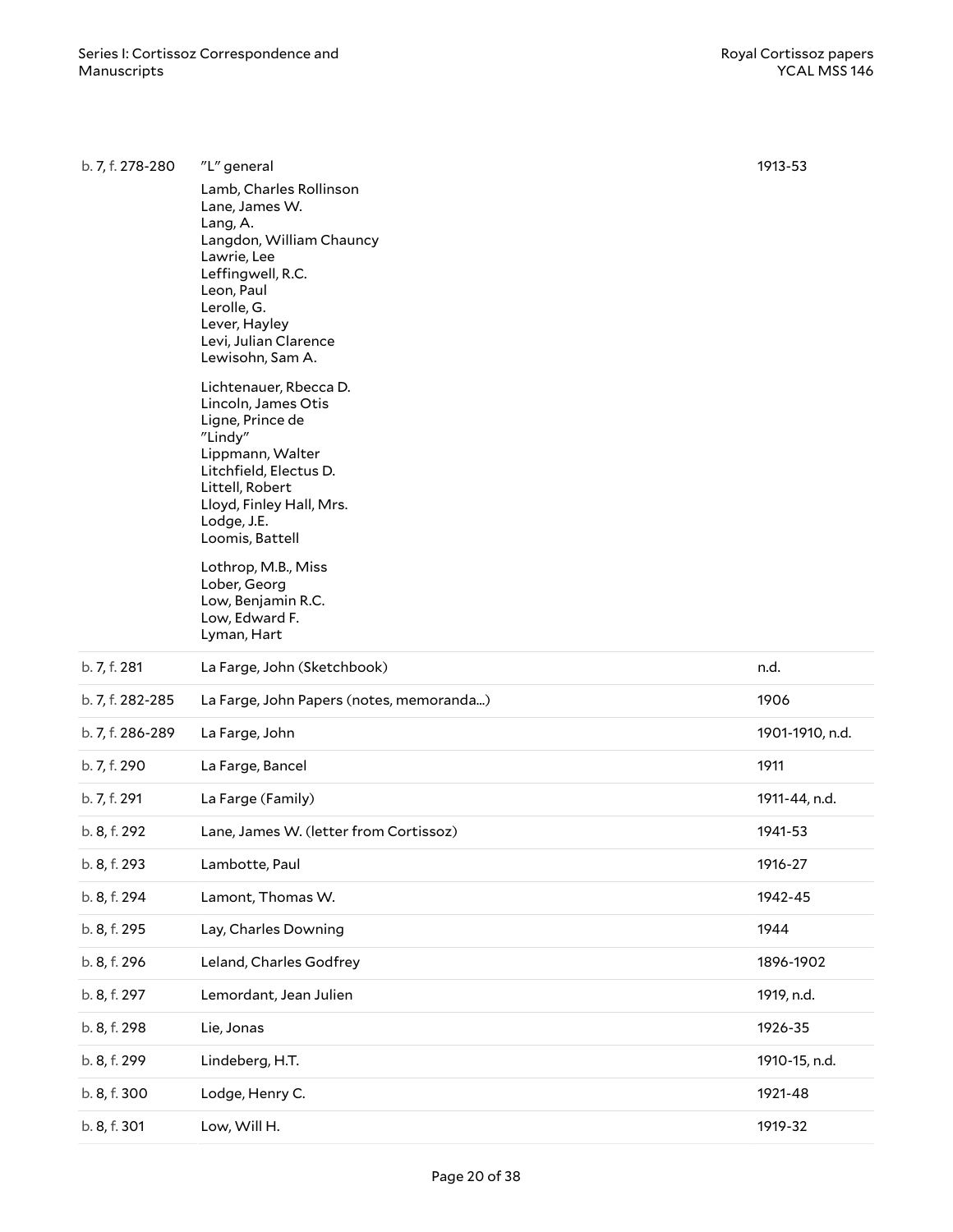| b. 8, f. 302-306 | "M" general                                                                                                                                                                                                                                                                                                                                                                                                                                                                                                                                                                                                                                                                                                                                                                                                | 1882-53, n.d. |
|------------------|------------------------------------------------------------------------------------------------------------------------------------------------------------------------------------------------------------------------------------------------------------------------------------------------------------------------------------------------------------------------------------------------------------------------------------------------------------------------------------------------------------------------------------------------------------------------------------------------------------------------------------------------------------------------------------------------------------------------------------------------------------------------------------------------------------|---------------|
|                  | MacDonald, Charles Blair<br>Mackay, Billy<br>Macy, Nelson<br>Magafan, Jenne<br>Mallett, Arthur<br>Malone, Robert James<br>Mansfield, Burton<br>Mansfield, Howard<br>Manship, Paul<br>March, Edward<br>Margrand, Allan<br>Marquand, Henry<br>Mase, George<br>Mason, M.<br>Masson, Thomas L.<br>Mastai, Boleslaw<br>Mauri, Adele<br>Maynard, Louis<br>McCorman, Francis<br>McCormick, William B.<br>McDermott, John Francis<br>McGuire, William J.<br>McKee, Oliver<br>Meader, Marguerite R.<br>Mechlin, Leila<br>Meloney, William Brown, Mrs.<br>Mencken, H.B.<br>Merrill, Bradford<br>Merryman, R.S.<br>Millier, Arthur<br>Mills, Ogden, Mrs.<br>"Missy"<br>Montross, N.E.<br>Moore, Charles H.<br>Morgan, John Hill<br>Morris, Benjamin Wistar<br>Morris, Bingham Willing<br>Morse, E.W.<br>Moses, Lionel |               |
|                  | Mowbrey-Clarke, John<br>Murphy, Adam Clifford                                                                                                                                                                                                                                                                                                                                                                                                                                                                                                                                                                                                                                                                                                                                                              |               |
| b. 8, f. 307     | MacBeth, William                                                                                                                                                                                                                                                                                                                                                                                                                                                                                                                                                                                                                                                                                                                                                                                           | 1919-31       |
| b. 8, f. 308-312 | Mackay, Clarence                                                                                                                                                                                                                                                                                                                                                                                                                                                                                                                                                                                                                                                                                                                                                                                           | 1923-53       |
| b. 8, f. 313     | Magonigle, Harold Van Buren                                                                                                                                                                                                                                                                                                                                                                                                                                                                                                                                                                                                                                                                                                                                                                                | 1909-28       |
| b. 8, f. 314     | Marshall, Henry Rutgers                                                                                                                                                                                                                                                                                                                                                                                                                                                                                                                                                                                                                                                                                                                                                                                    | 1922          |
| b. 8, f. 315     | Mather, Frank Jewett                                                                                                                                                                                                                                                                                                                                                                                                                                                                                                                                                                                                                                                                                                                                                                                       | 1906-44       |
| b. 8, f. 316     | Matthews, Brander                                                                                                                                                                                                                                                                                                                                                                                                                                                                                                                                                                                                                                                                                                                                                                                          | 1914-22       |
| b. 8, f. 317     | Matthews, Gladys                                                                                                                                                                                                                                                                                                                                                                                                                                                                                                                                                                                                                                                                                                                                                                                           | 1922-48       |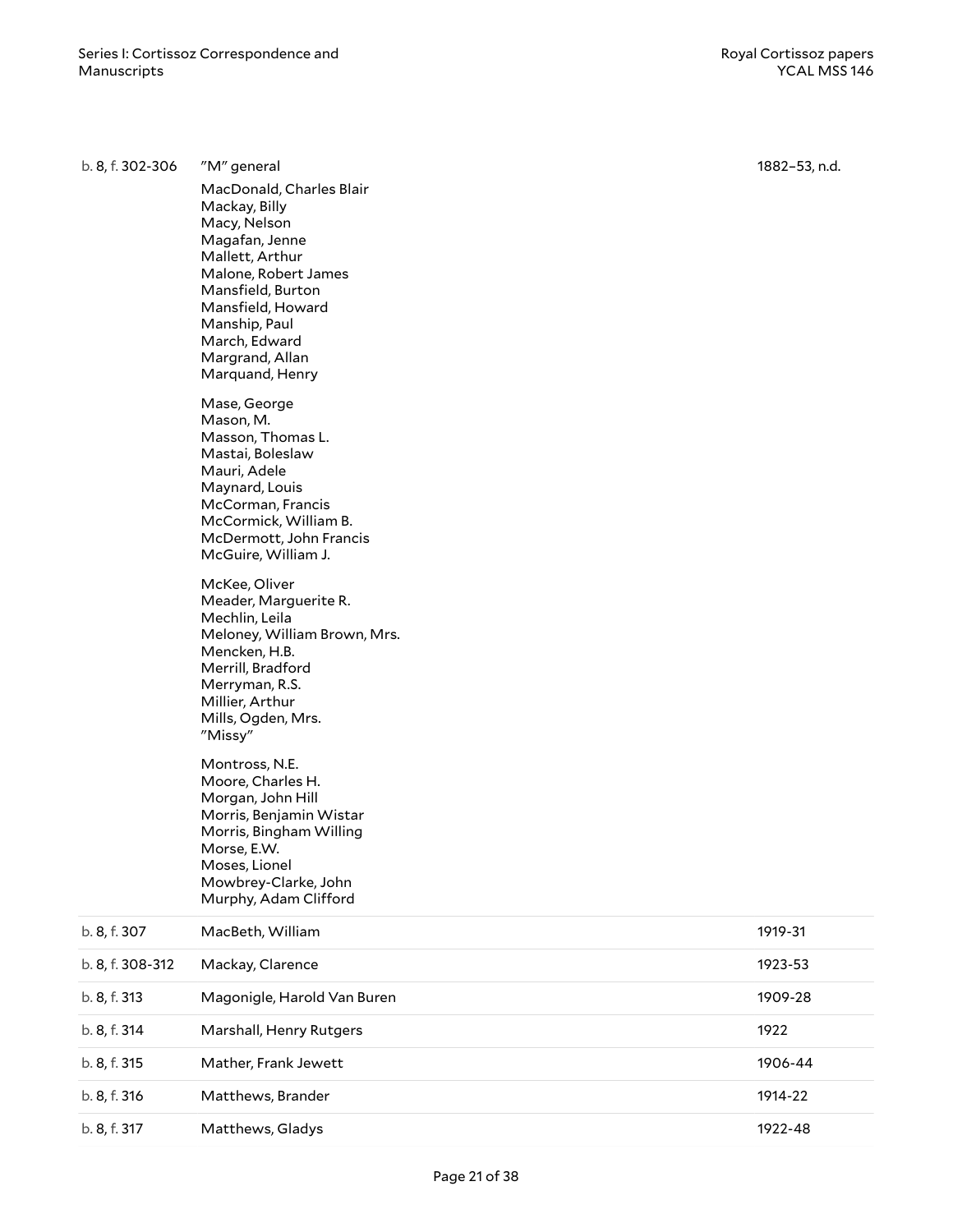| b. 8, f. 318 | McCutcheon, George Barr                                                                                                     | 1922-27         |
|--------------|-----------------------------------------------------------------------------------------------------------------------------|-----------------|
| b. 8, f. 319 | McKim, Charles F.                                                                                                           | 1905            |
| b. 8, f. 320 | Mead, William R.                                                                                                            | 1922-25         |
| b. 8, f. 321 | Melchers, Gari                                                                                                              | 1921-54         |
| b. 8, f. 322 | Mellon, A.W.                                                                                                                | 1937            |
| b. 8, f. 323 | Meyer, Herbert                                                                                                              | 1932-41, n.d.   |
| b. 8, f. 324 | Miller, Alice (Duer)                                                                                                        | n.d.            |
| b. 8, f. 325 | Milles, Carl                                                                                                                | 1932, n.d.      |
| b. 8, f. 326 | Millet, J.B.                                                                                                                | 1924-34, n.d.   |
| b. 8, f. 327 | Milne, A.A.                                                                                                                 | n.d.            |
| b. 8, f. 328 | Moe, Henry Allen                                                                                                            | 1942-52         |
| b. 8, f. 329 | Montgomery, John F.                                                                                                         | 1918-53         |
| b. 8, f. 330 | Moore, Charles                                                                                                              | 1922-42         |
| b. 8, f. 331 | Moore, George                                                                                                               | 1898-1902       |
| b. 8, f. 332 | Morgan, J.P.                                                                                                                | 1936-43         |
| b. 8, f. 333 | Morris, Harrison S.                                                                                                         | 1931-44         |
| b. 8, f. 334 | Mowbray, H. Siddons                                                                                                         | 1904-54         |
| b. 9, f. 335 | "N" general<br>Nankivell, Frank A.<br>Nash, William G.<br>Nevins, Allan<br>Nichols, S.B.<br>Nicholson, D.<br>North, A.T.    | 1895-1953, n.d. |
| b. 9, f. 336 | Nichols, Hobart                                                                                                             | 1923-27         |
| b. 9, f. 337 | Norton, Ray                                                                                                                 | n.d.            |
| b. 9, f. 338 | "O" general<br>Oberhardt<br>Obestuffer, George<br>Ogden, H.W.<br>Oppenheim, Amy S.<br>Ortgies, William S., Mrs.<br>Otis, E. | 1920-41, n.d.   |
| b. 9, f. 339 | O'Connor, Andrew                                                                                                            | 1910-27         |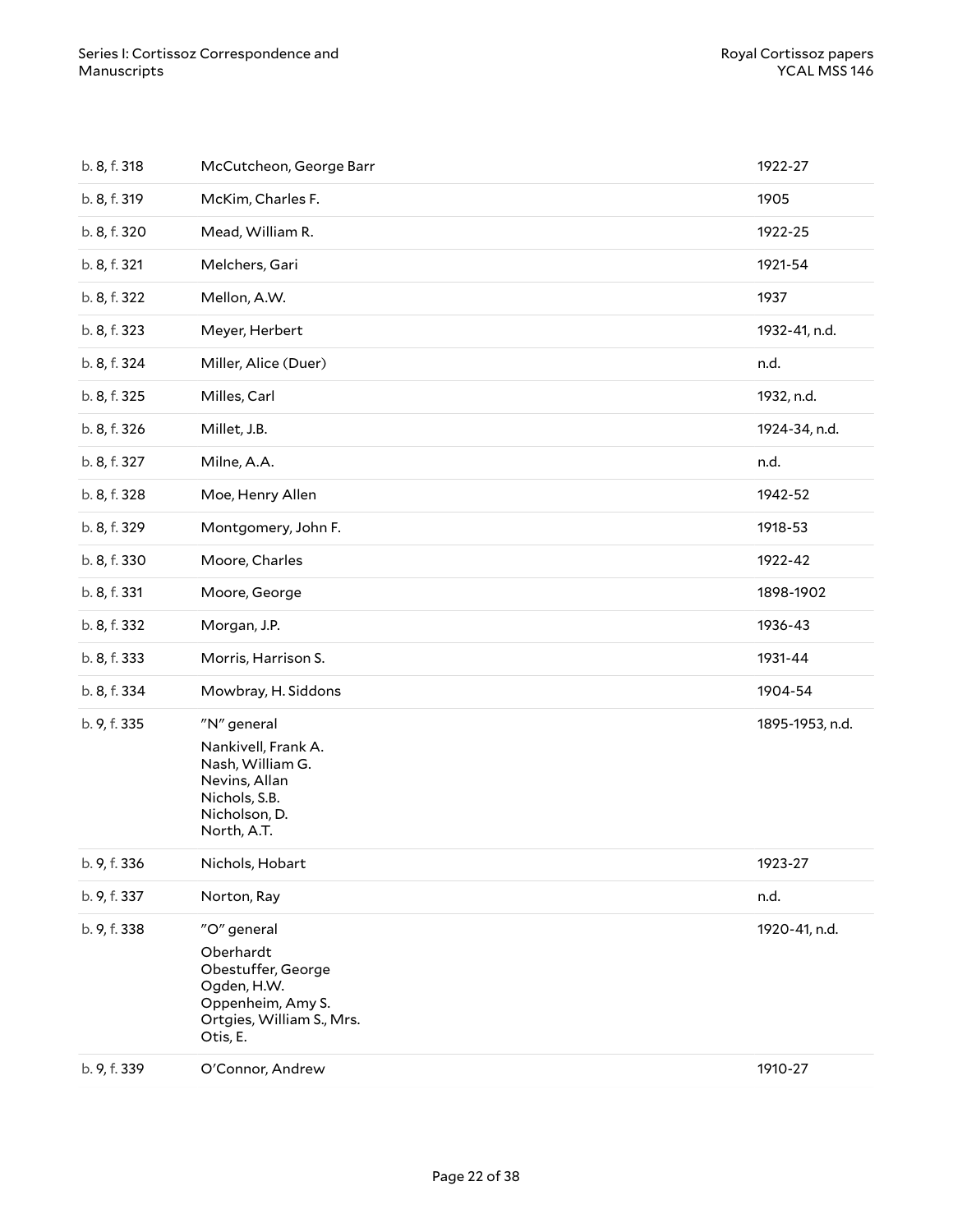| b. 9, f. 340-342 | "P" general                           | 1901-54, n.d. |
|------------------|---------------------------------------|---------------|
|                  | Palmer, Stephen A.<br>Parish, Stephen |               |
|                  | Park, John G.<br>Parker, George F.    |               |
|                  | Parsons, Harold Woodbury              |               |
|                  | Pennypacker, Isaac R.<br>Perrin, H.W. |               |
|                  | Perry, Walter Scott                   |               |
|                  | Phillips, Duncan<br>Phillips, J.H.    |               |
|                  | Pine, J.                              |               |
|                  | Players Club                          |               |
|                  | Polk, Elizabeth H.<br>Polk, Frank     |               |
|                  | Pope, Arthur W.                       |               |
|                  | Pottinger, David T.                   |               |
|                  | Pratt, A.G.<br>Price, Frederic N.     |               |
|                  | Proctor, A.                           |               |
|                  | Prixtly, E.<br>Prixtly, George        |               |
|                  | Pulitzer, Joseph                      |               |
|                  | Putnam, G.P                           |               |
| b. 9, f. 343     | Painter, H. McM.                      | 1920, n.d.    |
| b. 9, f. 344     | Parrish, Samuel L.                    | 1924-28       |
| b. 9, f. 345     | Parsons, Geoffrey                     | 1919-48       |
| b. 9, f. 346     | Parsons, T.W.                         | 1889-90       |
| b. 9, f. 347     | Paton, David                          | 1918-23, n.d. |
| b. 9, f. 348     | Paton, William Agnew                  | 1917-18       |
| b. 9, f. 349     | Patten, William                       | 1930-33, n.d. |
| b. 9, f. 350     | Pennell, Joseph and Elizabeth         | 1922-35       |
| b. 9, f. 351     | Perrine, Van Dering                   | 1925, n.d.    |
| b. 9, f. 352     | Perry, Lewis                          | 1943          |
| b. 9, f. 353-354 | Platt, Charles A.                     | 1913-33, n.d. |
| b. 9, f. 355     | Pollock, Walter Herries               | 1901-04       |
| b. 9, f. 356     | Pope, John Russell                    | 1911-41       |
| b. 9, f. 357     | Price, Walter W.                      | 1926-41       |
| b. 9, f. 358     | Pyle, W. Scott                        | n.d.          |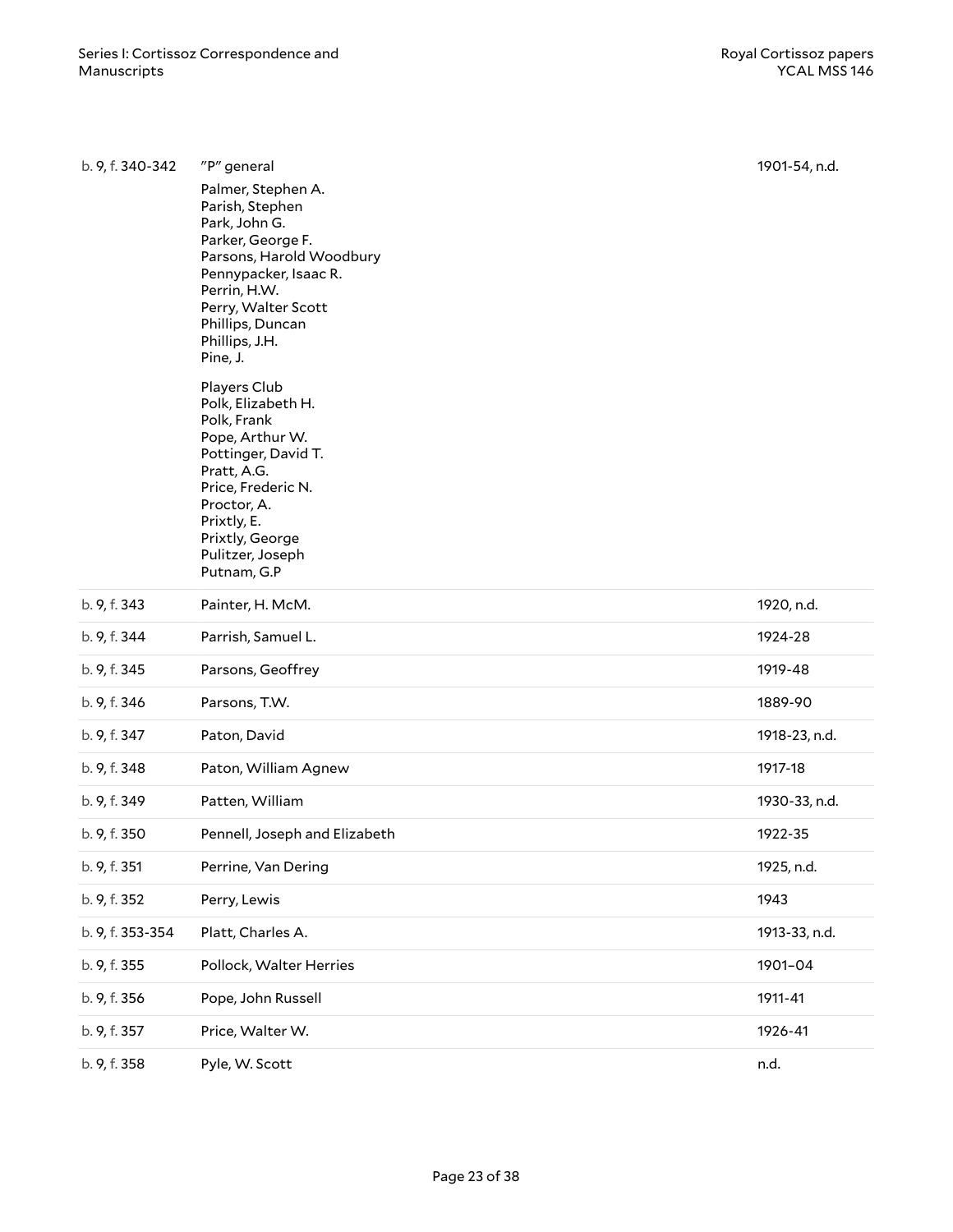| b. 9, f. 359-361 | "R" general                                                                                                                                                                                   | 1893-1942       |
|------------------|-----------------------------------------------------------------------------------------------------------------------------------------------------------------------------------------------|-----------------|
|                  | Radin, Herman T.<br>Rand, Ellen<br>Rawson, Herbert<br>Reasoner, David<br>Reich, Jacques<br>Reid, Wallace<br>Reitz, L.<br>Remington, Frederic<br>Reyburn, S.W.<br>Rhodes, Harrison<br>Rice, G. |                 |
|                  | Richards, C.P.<br>Richter, Gisela M.A.<br>Ricketts<br>Rinehart & Company<br>Robinson<br>Robinson, Corinne Roosevelt<br>Rockefeller, John D.<br>Rodin, A.<br>Roerich, N.<br>Rofister, G.K.     |                 |
|                  | Rogers, G.V.<br>Root, E.<br>Rorimer, James J.<br>Rosseau, Percival<br>Rossiter, E.K.<br>Roth, Frederick C.R.<br>Russell, James J.<br>Russell, T.H.                                            |                 |
| b. 9, f. 362     | Reid, Helen (Rogers)                                                                                                                                                                          | 1919-53, n.d.   |
| b. 9, f. 363     | Reid, Elizabeth M.                                                                                                                                                                            | 1916-30, n.d.   |
| b. 9, f. 364     | Reid, Ogden                                                                                                                                                                                   | 1913-53         |
| b. 9, f. 365     | Reid, Robert                                                                                                                                                                                  | 1897-1929, n.d. |
| b. 9, f. 366-371 | Reid, Whitelaw                                                                                                                                                                                | 1897-1912       |
| b. 9, f. 372     | Reynolds, Jackson                                                                                                                                                                             | 1931-37         |
| b. 9, f. 373     | Rhoades, Katharine N.                                                                                                                                                                         | 1919-27         |
| b. 9, f. 374     | Robinson, Edward                                                                                                                                                                              | 1915-26         |
| b. 9, f. 375     | Rogers, William A.                                                                                                                                                                            | 1919            |
| b. 9, f. 376     | Roosevelt, Theodore                                                                                                                                                                           | 1911-24         |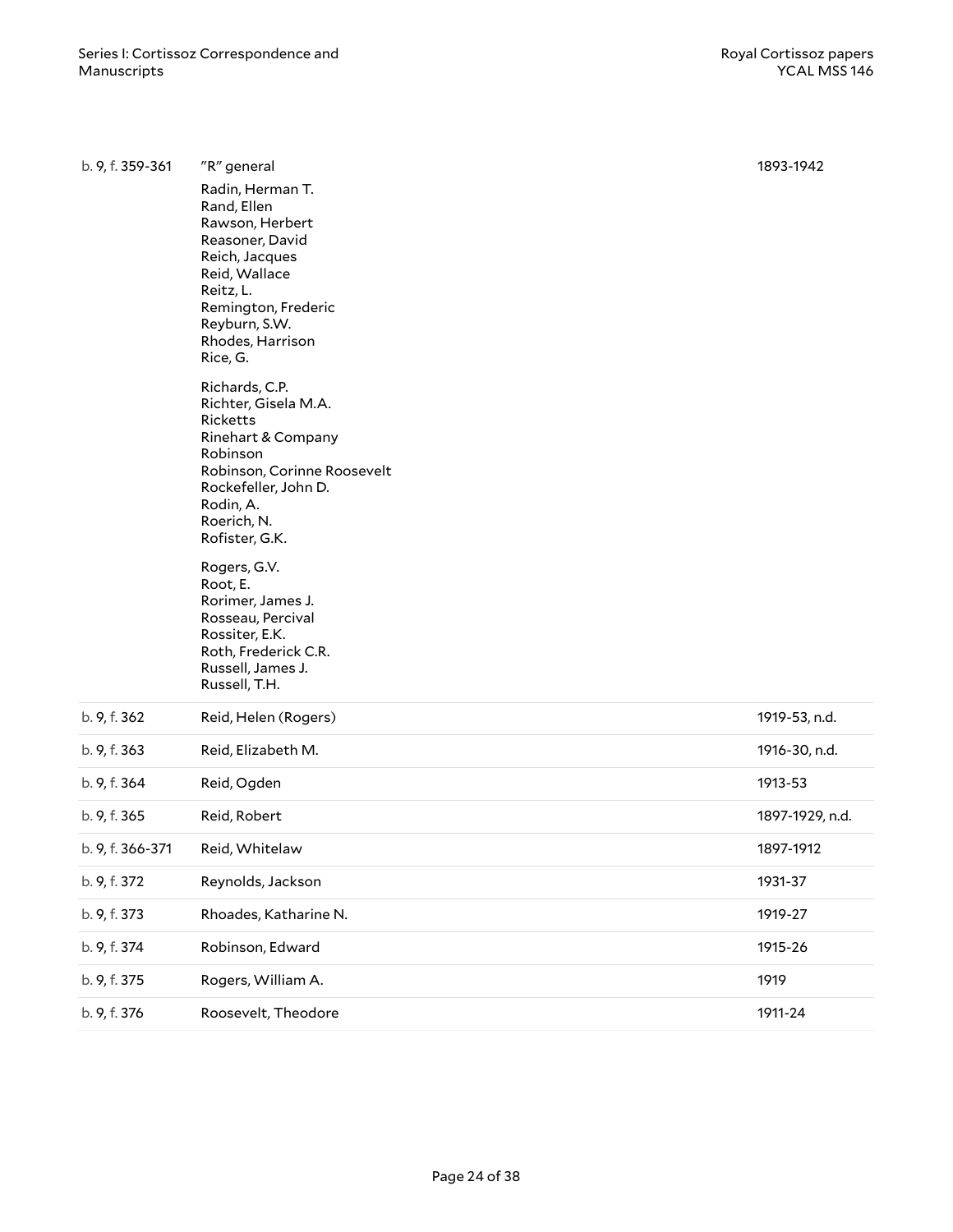b. 10, f. 377-382 "S" general Sachs, Paul Sackett, Henry W. Sartan, William Satterlee, Herbert L. Satties, Rollin Savage, Eugene Sawyer, Philip Schnakenberg, Henry Schock, Hiram Scudder, Janet Seaman, Owen Sears, C. Sears, Sarah Secker, C. Seeley, R. Seibert Seitz, Don C. Seward, F. Seymour, George D. S h a w, L o i s Sheldon, Edward Shepard, Frederick J. Sherman, Frederic Fairchild Sherwood, H.F. Shifman, Ellen Shinn, Everett Shore, Henrietta M. Shreve, R.H. Shurtleff, Mrs. R.M. Shurtleff, Stella H. Silbert, Ben Simmons, Edward S i m m o n s , W ill Sizer, Theodor e Smalley, George Smedley, Will Larymore Smith, Albert E., Mrs. Smith, Avery S m i t h , G e o r g e Smith, Goldwin Smith, Joseph Smith, Marie Smith, Theodore Clarke Smith, William J. Sorine, S. Spalding, Mary Pyle Spencer, Herbert Spencer, Margaret F. Sperling, Harry G. Speyer, James "The Sphere" Squine, E. Starr, Sydney Starrett, Vincent Steele, Fletcher Steese, Edward Sterner, Albert P a g e 25 o f 38

> Stetson, Francis L. Stewart, Mrs.

1896-1951, n.d.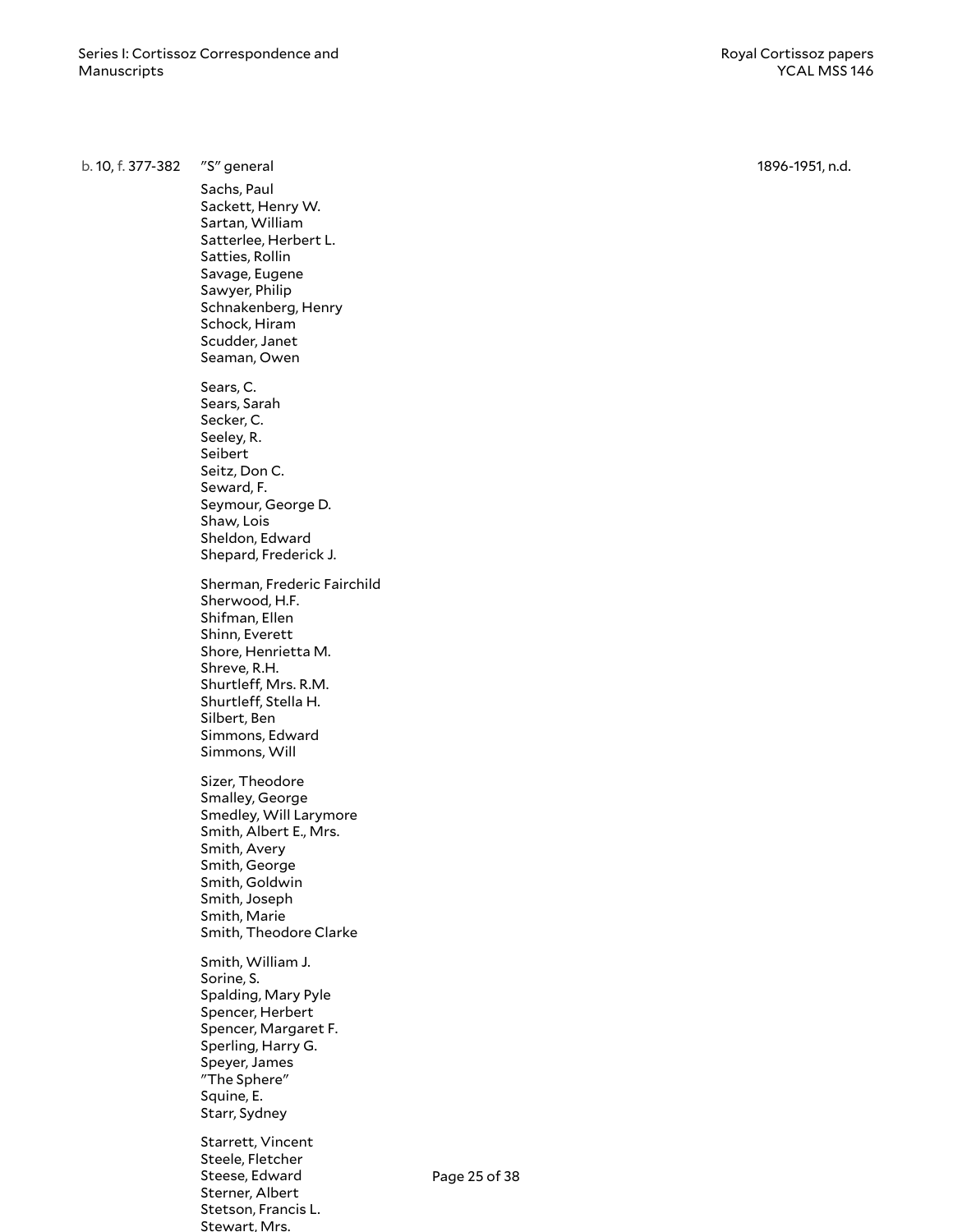| b. 10, f. 383     | Sabin, Pauline                                      | 1923, n.d.      |
|-------------------|-----------------------------------------------------|-----------------|
| b. 10, f. 384     | Saint-Gaudens, Augustus                             | 1899-1953, n.d. |
| b. 10, f. 385     | Saint-Gaudens, Homer                                | 1907-53         |
| b. 10, f. 386-389 | Sawyer, G.P.                                        | 1918-19         |
| b. 10, f. 390-391 | Scribner, Arthur                                    | 1907-40         |
| b. 10, f. 392     | Sedgwick, Ellery Sedgwick, Henry Sedgwick, Theodore | 1938-44         |
| b. 10, f. 393     | Selincourt, Basil                                   | 1944, n.d.      |
| b. 10, f. 394     | Sert, ---                                           | 1932-38, n.d.   |
| b. 10, f. 395     | Sherman, Stuart Pratt                               | 1924-25         |
|                   |                                                     |                 |
| b. 10, f. 396     | "Silvercruys"                                       | 1927            |
| b. 10, f. 397     | Skinner, Otis (and Cornelia Otis)                   | 1953, n.d.      |
| b. 10, f. 398     | Smith, F. Hopkinson                                 | 1898-1911       |
| b. 10, f. 399     | Speed, Harold                                       | 1944-48         |
| b. 10, f. 400-401 | Stedman, Edmund Clarence                            | 1891-1916       |
| b. 10, f. 402     | Sterne, Maurice                                     | 1927-39         |
| b. 10, f. 403     | Stevenson, Robert Louis                             | 1882            |
| b. 10, f. 404     | Stieglitz, Alfred                                   | 1925-32         |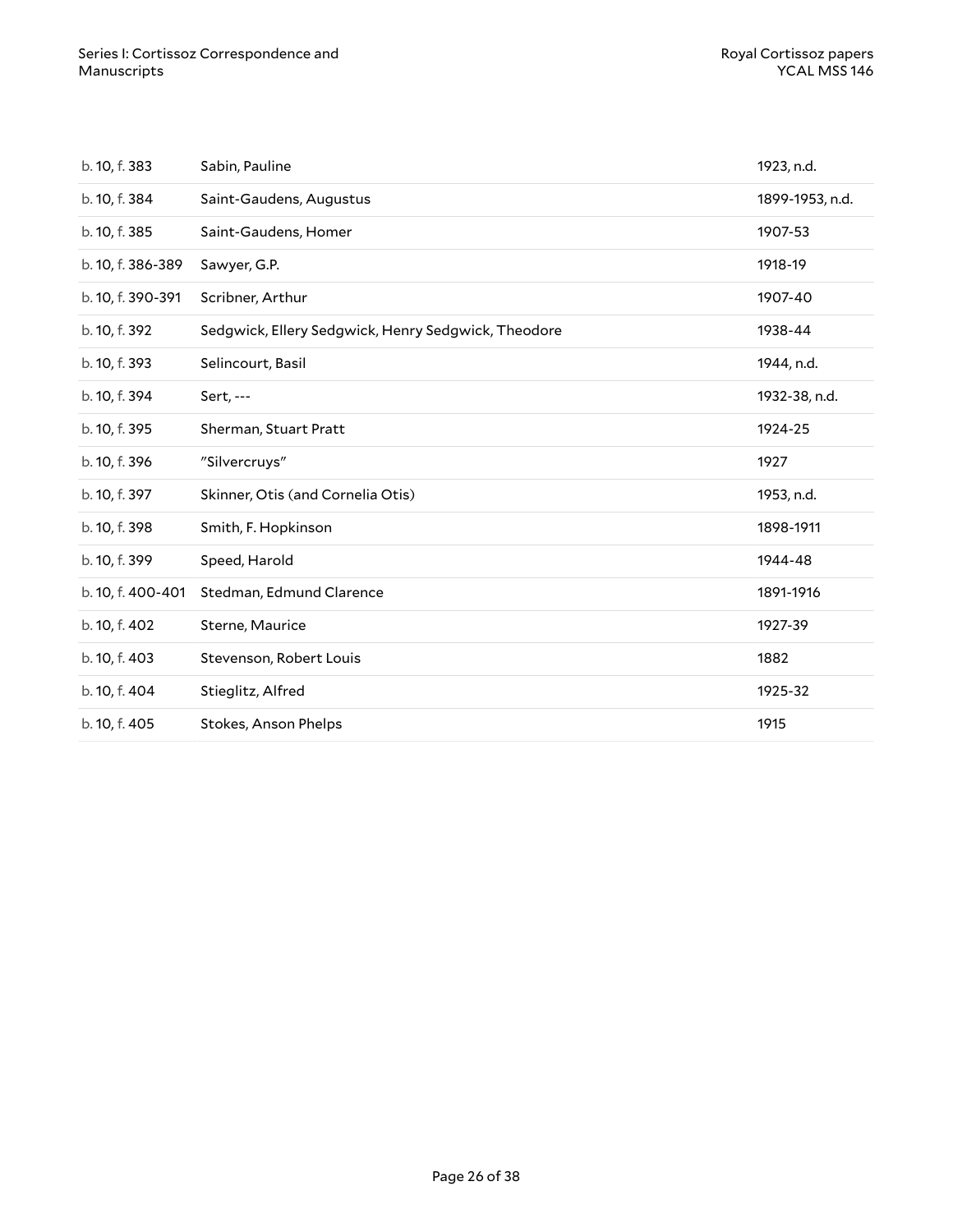| b. 10, f. 406-407 | "T" general                                                                                                                                                                                              | 1864-1942, n.d. |
|-------------------|----------------------------------------------------------------------------------------------------------------------------------------------------------------------------------------------------------|-----------------|
|                   | Taft, Charles P.<br>Taft, Mary H.<br>Tanner, N.V.<br>Tarbell, Edmund C.<br>Taylor, Francis Henry<br>Taylor, C.<br>Taylor, D.<br>Thanhouser, Edwin<br>Thomas, A.E.<br>Thomas, John W.<br>Thomas, Lewis S. |                 |
|                   | Thayer, Ethel R.<br>Thayer, S.<br>Thayer, W.R.<br>Thorne, William<br>Thurston, A.<br>Tiffe, Mary P.<br>Tittle, Walter<br>Tolvay, Charles de<br>Towne, Charly<br>Tracy, Caroline S.                       |                 |
|                   | Treidler, Adolph<br>Trevelvan<br>Trowbridge, Alexander, B.<br>Tucker, Allen<br>Turnbull, Lenore Young<br>Turner, Helen M.<br>Turner, Chauncy, Mrs.                                                       |                 |
| b. 10, f. 408     | Tack, Augustus Vincent                                                                                                                                                                                   | 1919-20         |
| b. 10, f. 409     | Tarkington, Booth                                                                                                                                                                                        | 1927-43         |
| b. 10, f. 410     | Tyler, Elisina Royall                                                                                                                                                                                    | 1937            |
| b. 10, f. 411     | Ulreich, Edward B.                                                                                                                                                                                       | n.d.            |
| b. 10, f. 412     | Updike, Daniel B.                                                                                                                                                                                        | 1922-42         |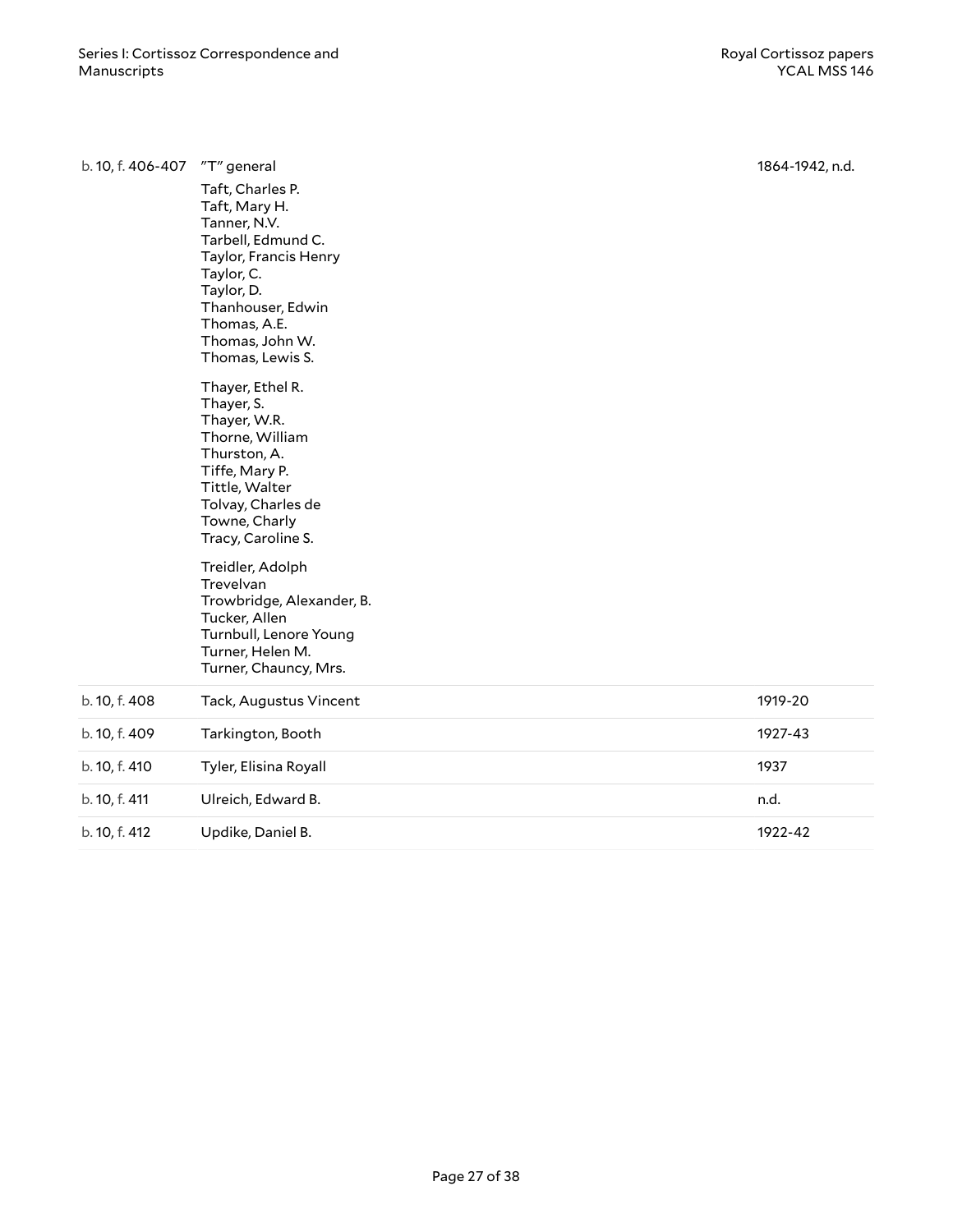b. 10, f. 413-414 "V" general

Vail, Gertrude Valentiner, W.R. Van der Burch, Comte A. Van Doren, Irita Van Wyke, Henry Van Loon, Hendrik Willem Van Rensselaer, M.G. Vaughan, Malcolm Vedder, Elihu Vezin, Charles Vignauer, Henry Vinton, P. Vitale, Ferruccio Vollard, Ambrose Von Lossberg, W.F. Vormoh, R.

1898-1932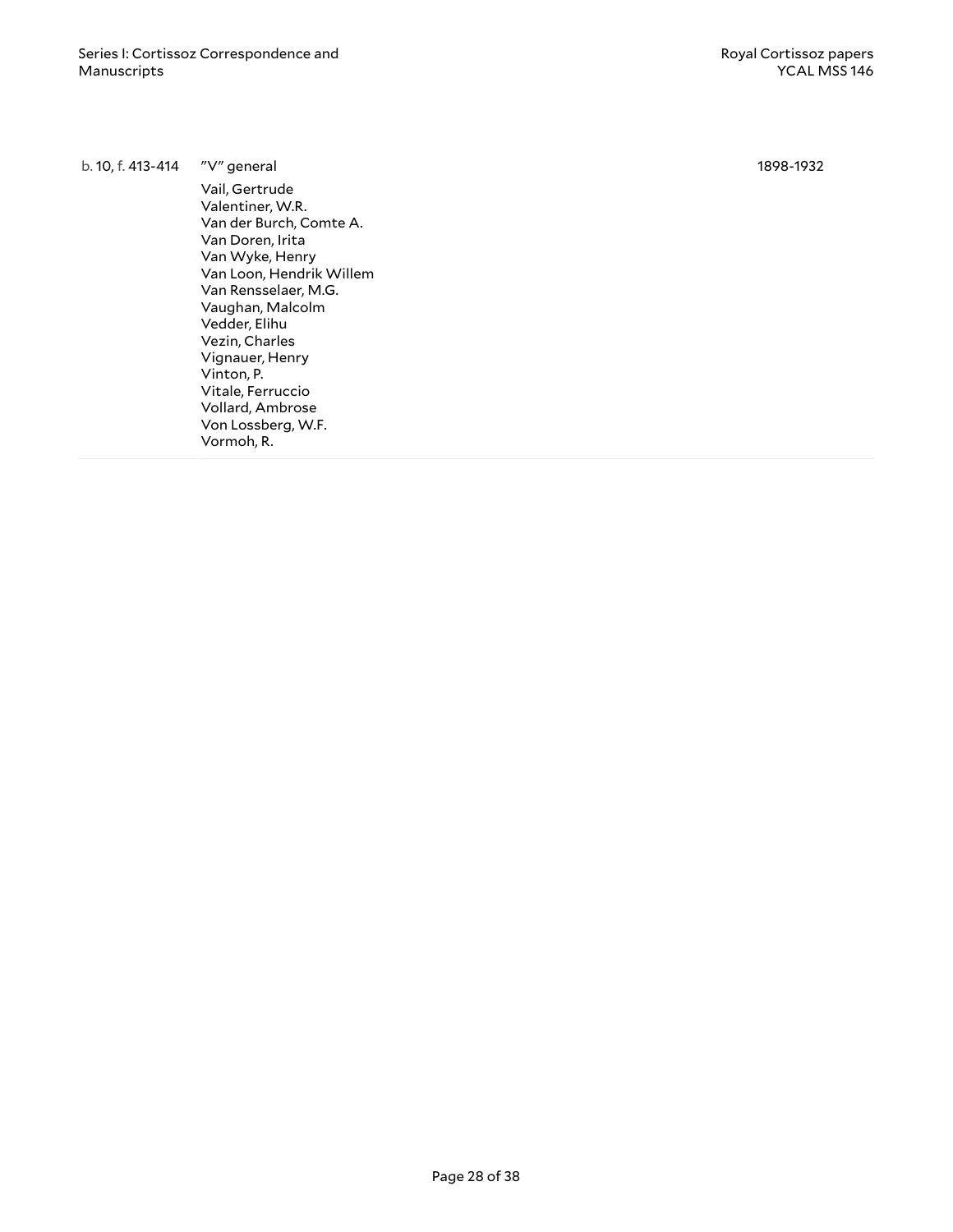b. 11, f. 420

b. 11, f. 421

| b. 11, f. 415-418 | "W" general<br>Walcott, Chester H.<br>Waldo, Richard H.<br>Walker, John<br>Walker, Howard C.<br>Walker, A. Stewart<br>Wallace, Edna Kingsley<br>Ward, Elizabeth<br>Warren, Arthur<br>Warren, Susan L.<br>Watkins, S.C.G.<br>Watterson, Henry |
|-------------------|----------------------------------------------------------------------------------------------------------------------------------------------------------------------------------------------------------------------------------------------|
|                   | Wave, William P.<br>Weaver, Lawrence<br>Weeks, John<br>Weienkampf, Frank<br>Welch, William H.<br>Welcher, Emma Avery<br><b>Wesleyan University</b><br>West, Andrew A.<br>Whelks, Elizabeth Stuart<br>Whibler, Charles                        |
|                   | Whidder, W.<br>Whigham, H.F.<br>White, Bessie<br>White, Henry<br>White, Nelson<br>White, Richard Grant<br>Whiting, Frederic<br>Whitney, C.<br>Whitney, Gertrude<br>Whitney, W.D.                                                             |
|                   | Whittemore, Julia S.<br>Wickender, R.<br>Wierum, Otto<br>Wildenstein, Felix<br>Wiles, Irving R.<br>Williams, Chas S.<br>Williams, Frederic A.<br>Williams, J.K.<br>Wilson, H.L.<br>Wilstain, Paul                                            |
|                   | Winlock, J.T.<br>Winlock, Herbert E.<br>Witt, Robert<br>Wolff, William Almon<br>Woolley, William H.<br>Wright, Harold<br>Wright, Henry J.                                                                                                    |
| b. 11, f. 419     | Ward, Sam                                                                                                                                                                                                                                    |

Warner, Charles Dudley

Weir, J. Alden

1882-1944, n.d.

n . d .

1 8 7 9 - 8 8

1 9 0 9 - 2 1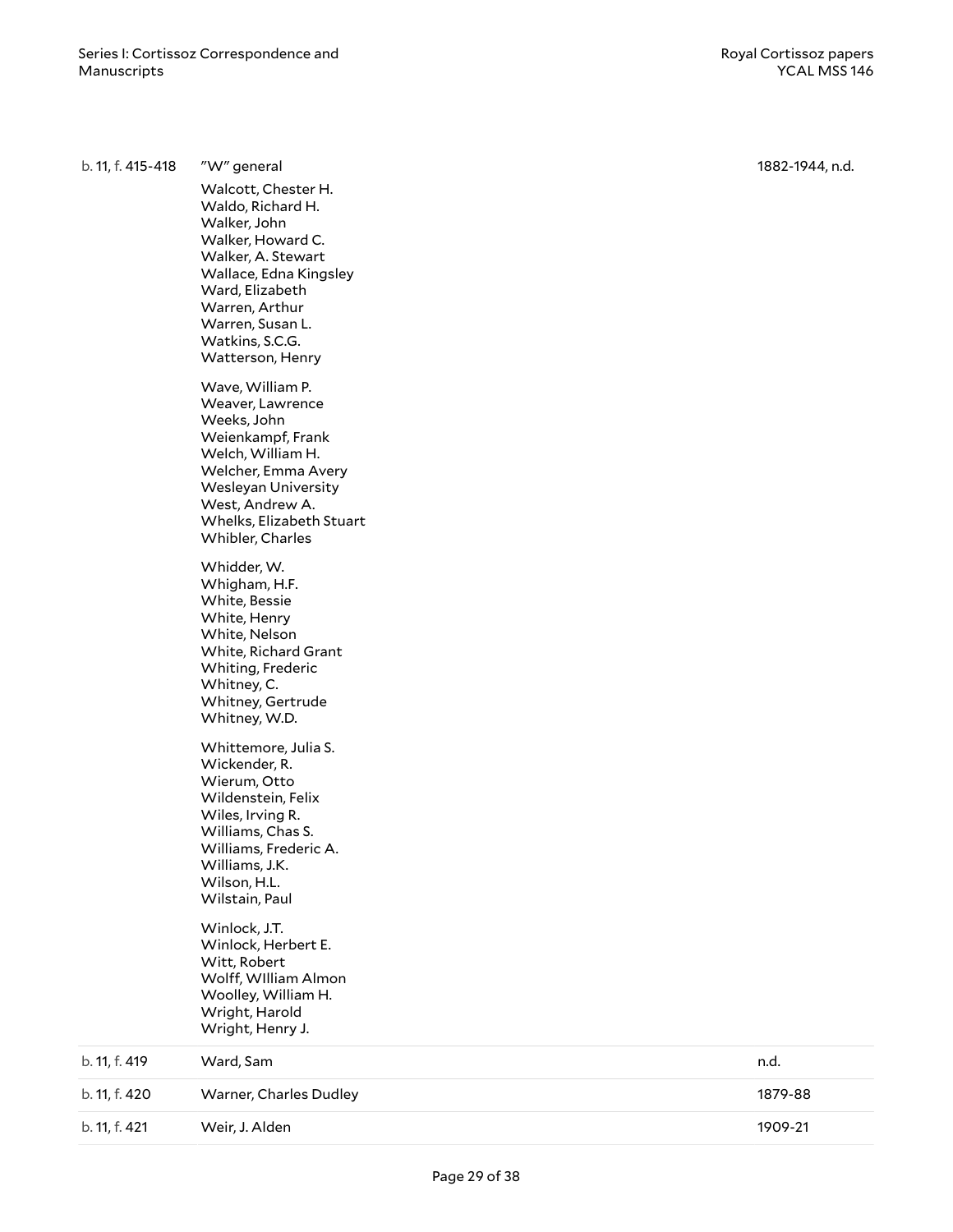| b. 11, f. 422     | Wharton, Edith                                                                               | 1915-37         |
|-------------------|----------------------------------------------------------------------------------------------|-----------------|
| b. 11, f. 423     | Whistler, James McNeill<br>Includes material about Whistler<br>and a draft talk by Cortissoz | 1899-1925, n.d. |
| b. 11, f. 424     | White, Lawrence Grant                                                                        | 1889-1934       |
| b. 11, f. 425     | Whitman, Walt                                                                                | n.d.            |
| b. 11, f. 426     | Wilson, Francis                                                                              | 1914-23         |
| b. 11, f. 427     | Winter, William (auto-bibliography)                                                          | n.d.            |
| b. 11, f. 428-430 | Winter, William<br>Includes photographs                                                      | 1881-1917, n.d. |
| b. 11, f. 431     | Winter, William (letters to D. Nicholson)                                                    | 1895-1902, n.d. |
| b. 11, f. 432     | Winthrop, Grenville L.                                                                       | 1928-54         |
| b. 11, f. 433     | Wister, Owen                                                                                 | 1858-1935, n.d. |
| b. 11, f. 434     | Woolf, S. J.                                                                                 | 1930, n.d.      |
| b. 11, f. 435-438 | Wormeley, Katharine P.                                                                       | 1893-1953, n.d. |
| b. 12, f. 439-444 | Wormeley, Katharine P. (misc. letters to)                                                    | 1899-1907       |
| b. 12, f. 445     | Wormeley, Katharine P. (to Nicholson)                                                        | n.d.            |
| b. 12, f. 446     | "Y" general<br>Yarrow, Sharian<br>Yashiro, Yuki<br>York, Muriel<br>Young, C.<br>Young, M.    | 1921-28         |
| b. 12, f. 447     | Young, Owen D.                                                                               | 1929-53         |
| b. 12, f. 448     | Ziegler, Edward                                                                              | 1921-23         |
| b. 12, f. 449     | Zigrosser, Carl                                                                              | 1943            |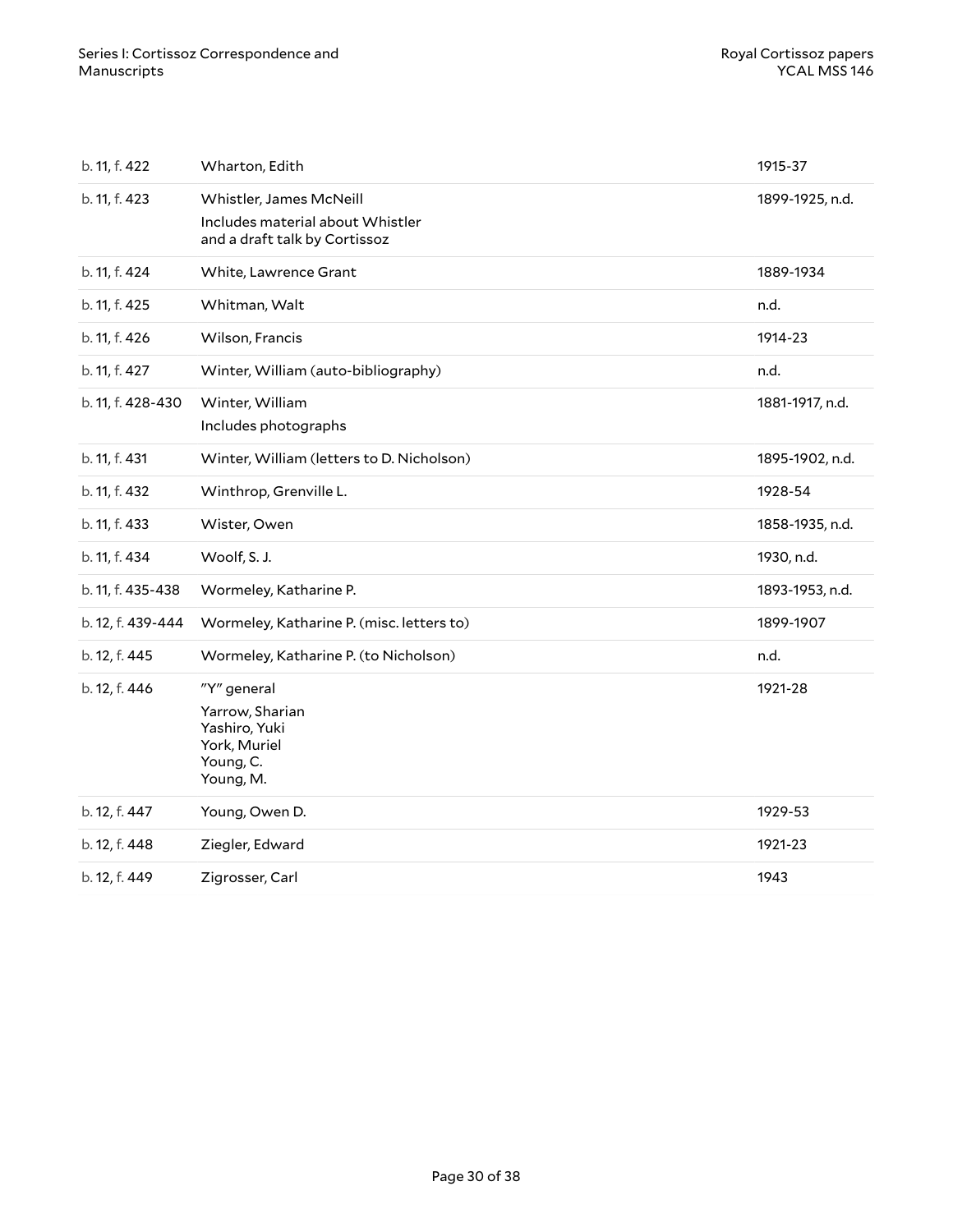### <span id="page-30-0"></span>**Series II: Printed Material, 1883-1955**

*0.4 linear feet (1 box)*

Series II, *Printed Material*, is arranged in five alphabetically listed subseries.

#### <span id="page-30-2"></span><span id="page-30-1"></span>ADDRESSES BY CORTISSOZ

| b. 13, f. 450 | Address on John Singer Sargent                 | 1907        |
|---------------|------------------------------------------------|-------------|
| b. 13, f. 451 | American Institute of Architects Address       | 1923 May 18 |
| b. 13, f. 452 | <b>Andover Commencement Address</b>            | 1934        |
| b. 13, f. 453 | Henry Bacon Memorial Dedication Address        | 1926 Nov 28 |
| b. 13, f. 454 | Herald Tribune Conferences on Current Problems | 1935, n.d.  |
|               | <b>ARTICLES BY CORTISSOZ</b>                   |             |
| b. 13, f. 455 | "The Apotheosis of Whitman"                    | n.d.        |
| b. 13, f. 456 | "Cass Gilbert"                                 | 1934 Jul    |
| b. 13, f. 457 | "Charles A. Platt"                             | n.d.        |
| b. 13, f. 458 | "The Death of Henrik Ibsen"                    | n.d.        |
| b. 13, f. 459 | "Dutch Life in Old Dutch Paintings"            | 1942 Oct 11 |
| b. 13, f. 460 | "Edward Burne-Jones"                           | n.d.        |
| b. 13, f. 461 | "Fifty Years of Art Criticism"                 | 1941 Oct 5  |
| b. 13, f. 462 | "George Bellows in his Draughtsmanship"        | 1936 Oct 4  |
| b. 13, f. 463 | "A Group of French Impressionists"             | 1940 Mar 31 |
| b. 13, f. 464 | "Henri Rochefort"                              | 1913 Jul 3  |
| b. 13, f. 465 | "Henry Bacon"                                  | n.d.        |
| b. 13, f. 466 | "Lydenberg as a Friend"                        | 1943        |
| b. 13, f. 467 | "Mrs. Augustus Saint-Gaudens"                  | 1926 Jul 8  |
| b. 13, f. 468 | "The Origins of Our Landscape Art"             | 1944 Apr 23 |
| b. 13, f. 469 | "The Painting and Sculpture of Japan"          | 1936 Sep 27 |
| b. 13, f. 470 | "Some Incidents Ushering in 1943"              | 1943 Jan 10 |
| b. 13, f. 471 | "Stanford White"                               | 1906 Jul 25 |
| b. 13, f. 472 | "What I Think of the New Ball"                 | 1931 Jul    |
| b. 13, f. 473 | "Whistler, James Abbott McNeill"               | n.d.        |

<span id="page-30-3"></span>BOOK REVIEWS BY CORTISSOZ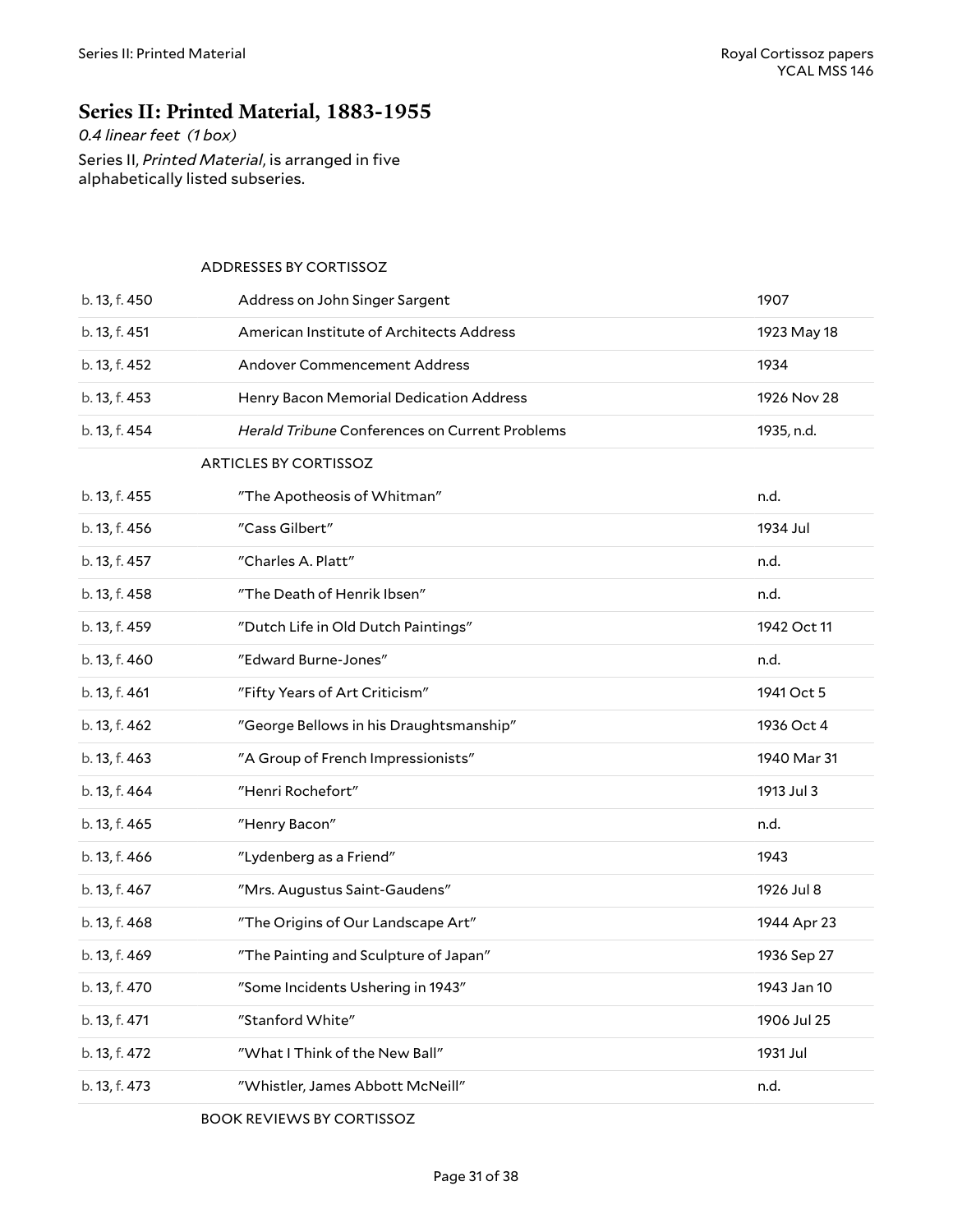#### BOOK REVIEWS BY CORTISSOZ (continued)

<span id="page-31-1"></span><span id="page-31-0"></span>

| b. 13, f. 474 | The American Artist and His Times, by Homer Saint-Gaudens                                                                                                                                                                                                    | 1943 Nov 23   |
|---------------|--------------------------------------------------------------------------------------------------------------------------------------------------------------------------------------------------------------------------------------------------------------|---------------|
| b. 13, f. 475 | The American Leonardo: A Life of Samuel F. B. Morse, by Carleton Mabee                                                                                                                                                                                       | 1943 Feb 14   |
| b. 13, f. 476 | The Athenaeum Gallery, by Mabel Munson Swan                                                                                                                                                                                                                  | 1941 Jul 27   |
| b. 13, f. 477 | A Biography of William Cullen Bryant, with Extracts from his Private<br>Correspondence, by Parke Godwin                                                                                                                                                      | $[1883]$      |
| b. 13, f. 478 | John Quincy Adams, by John T. Morse                                                                                                                                                                                                                          | $[1898]$      |
| b. 13, f. 479 | Oliver Wendell Holmes, Poet, Litterateur, Scientist, by William Sloane<br>Kennedy                                                                                                                                                                            | $[1883]$      |
|               | <b>ARTICLES ABOUT CORTISSOZ</b>                                                                                                                                                                                                                              |               |
| b. 13, f. 480 | General articles                                                                                                                                                                                                                                             | 1930-51, n.d. |
| b. 13, f. 481 | Fiftieth anniversary notices and tributes                                                                                                                                                                                                                    | 1948 Oct-Dec  |
| b. 13, f. 482 | The Life of Whitelaw Reid: review                                                                                                                                                                                                                            | 1921 Jun 4    |
| b. 13, f. 483 | Obituaries                                                                                                                                                                                                                                                   | 1948 Oct      |
|               | OTHER PRINTED MATERIAL                                                                                                                                                                                                                                       |               |
| b. 13, f. 484 | Catalogue of the Abbott H. Thayer Memorial Collection                                                                                                                                                                                                        | 1922          |
| b. 13, f. 485 | Dinner invitation and menu                                                                                                                                                                                                                                   | 1937, 1941    |
|               | Lectures at the Metropolitan Museum of Art: Poster<br>Stored in: Oversize, Box 14,<br>folder 489                                                                                                                                                             | 1925-26       |
| b. 13, f. 486 | Memorial tribute to Chester Aldrich                                                                                                                                                                                                                          | [1941]        |
| b. 13, f. 487 | Memorial tribute to Stanford White                                                                                                                                                                                                                           | 1921 Dec 10   |
|               | Program for the Dedication of the Lincoln Memorial<br>Stored in: Oversize, Box 14,<br>folder 490                                                                                                                                                             | 1922 May      |
|               | Program for "Reception to Mr. Josef Hofmann"<br>Stored in: Oversize, Box 14, folder 491<br>Signed by: Josef Hofmann, Sergei<br>Rachmaninoff, Fritz Kreisler, blank<br>blank, Alexander Siloti, Rubin<br>Goldmark, Igor Stravinsky,<br><b>Walter Damrosch</b> | 1925 Jan 11   |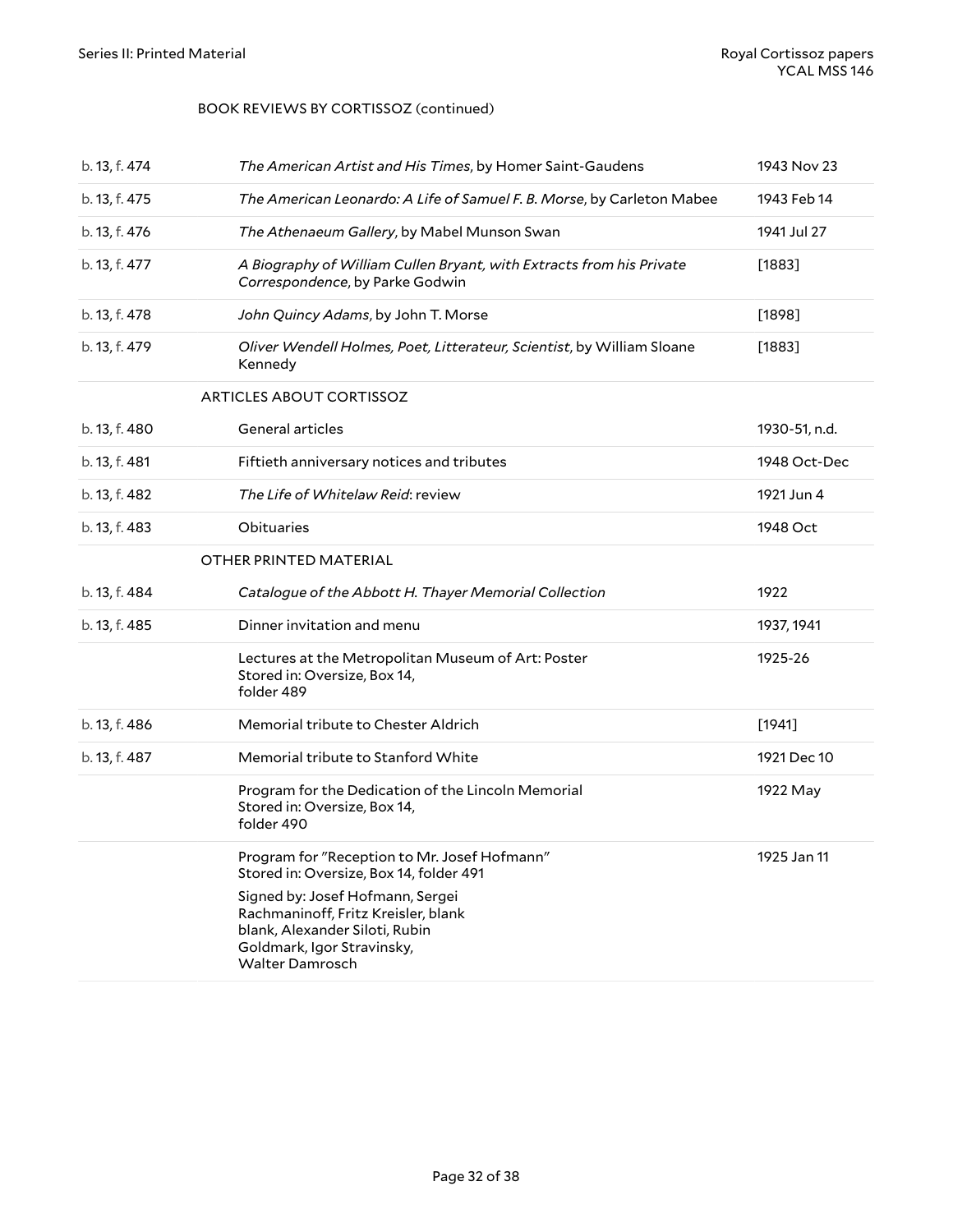### <span id="page-32-0"></span>**Oversize**

Oversize material is housed in series order.

| b. 14, f. 488 | Honors and Certificates (Series I)                             | 1925-38     |
|---------------|----------------------------------------------------------------|-------------|
| b. 14, f. 489 | Lectures at the Metropolitan Museum of Art: Poster (Series II) | 1925-26     |
| b. 14, f. 490 | Program for the Dedication of the Lincoln Memorial (Series II) | 1922 May    |
| b. 14, f. 491 | Program for "Reception to Mr. Josef Hofmann" (Series II)       | 1925 Jan 11 |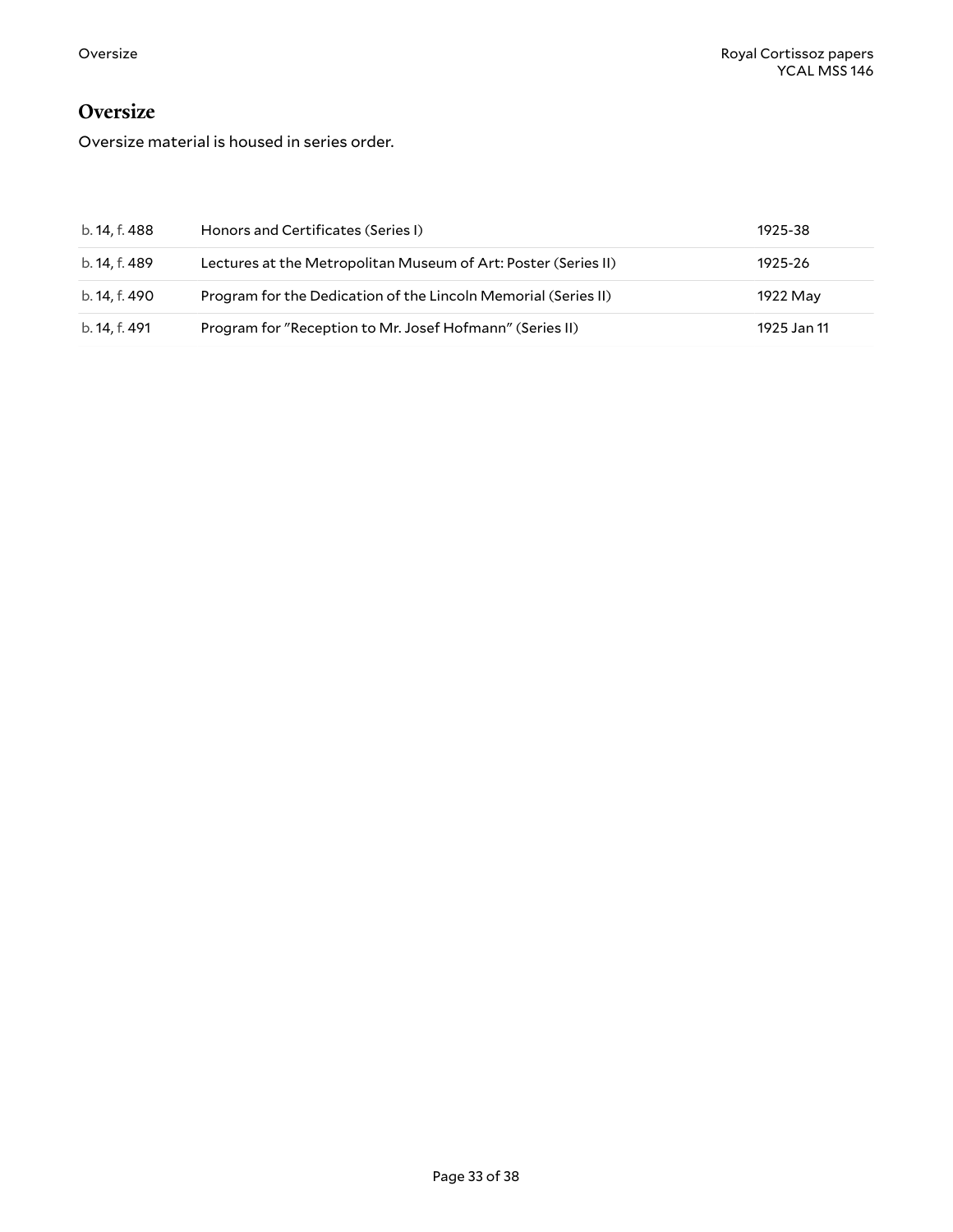# <span id="page-33-0"></span>**Restricted Fragile**

Restricted fragile material. Reference surrogates have been substituted in the main files. For further information consult the appropriate curator.

| b. 15, f. 492 | Box 1, folder 3   |
|---------------|-------------------|
| b. 15, f. 493 | Box 1, folder 22  |
| b. 15, f. 494 | Box 1, folder 23  |
| b. 15, f. 495 | Box 1, folder 25  |
| b. 15, f. 496 | Box 2, folder 37  |
| b. 15, f. 497 | Box 2, folder 44  |
| b. 15, f. 498 | Box 2, folder 65  |
| b. 15, f. 499 | Box 2, folder 65  |
| b. 15, f. 500 | Box 2, folder 71  |
| b. 15, f. 501 | Box 2, folder 73  |
| b. 15, f. 502 | Box 3, folder 74  |
| b. 15, f. 503 | Box 3, folder 88  |
| b. 15, f. 504 | Box 3, folder 6   |
| b. 15, f. 505 | Box 3, folder 115 |
| b. 15, f. 506 | Box 3, folder 116 |
| b. 15, f. 507 | Box 4, folder 131 |
| b. 15, f. 508 | Box 4, folder 152 |
| b. 15, f. 509 | Box 4, folder 154 |
| b. 15, f. 510 | Box 4, folder 165 |
| b. 15, f. 511 | Box 4, folder 167 |
| b. 15, f. 512 | Box 5, folder 171 |
| b. 15, f. 513 | Box 5, folder 172 |
| b. 15, f. 514 | Box 5, folder 181 |
| b. 15, f. 515 | Box 5, folder 198 |
| b. 15, f. 516 | Box 5, folder 198 |
| b. 15, f. 517 | Box 5, folder 203 |
| b. 15, f. 518 | Box 5, folder 204 |
| b. 15, f. 519 | Box 5, folder 209 |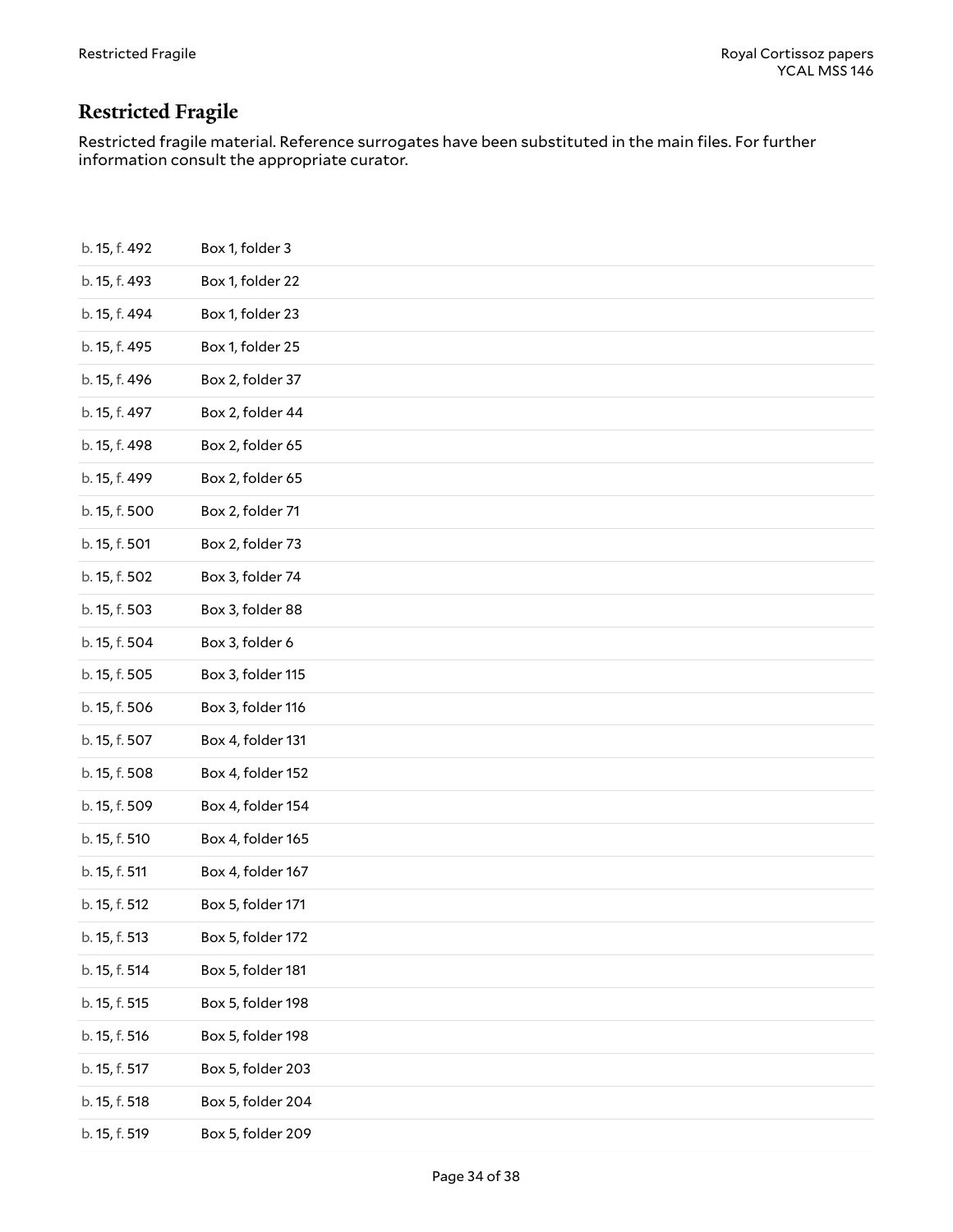| b. 15, f. 520 | Box 5, folder 213 |
|---------------|-------------------|
| b. 15, f. 521 | Box 6, folder 222 |
| b. 15, f. 522 | Box 6, folder 229 |
| b. 15, f. 523 | Box 6, folder 232 |
| b. 15, f. 524 | Box 6, folder 247 |
| b. 15, f. 525 | Box 6, folder 250 |
| b. 15, f. 526 | Box 6, folder 265 |
| b. 15, f. 527 | Box 7, folder 267 |
| b. 15, f. 528 | Box 7, folder 278 |
| b. 15, f. 529 | Box 7, folder 279 |
| b. 15, f. 530 | Box 7, folder 280 |
| b. 15, f. 531 | Box 7, folder 282 |
| b. 15, f. 532 | Box 8, folder 292 |
| b. 15, f. 533 | Box 8, folder 302 |
| b. 15, f. 534 | Box 8, folder 303 |
| b. 15, f. 535 | Box 8, folder 304 |
| b. 15, f. 536 | Box 8, folder 312 |
| b. 15, f. 537 | Box 8, folder 321 |
| b. 15, f. 538 | Box 8, folder 328 |
| b. 15, f. 539 | Box 8, folder 329 |
| b. 15, f. 540 | Box 8, folder 331 |
| b. 15, f. 541 | Box 8, folder 332 |
| b. 15, f. 542 | Box 8, folder 334 |
| b. 15, f. 543 | Box 9, folder 347 |
| b. 15, f. 544 | Box 9, folder 351 |
| b. 15, f. 545 | Box 9, folder 354 |
| b. 15, f. 546 | Box 9, folder 367 |
| b. 15, f. 547 | Box 9, folder 372 |
| b. 15, f. 548 | Box 9, folder 375 |
| b. 15, f. 549 | Box 9, folder 376 |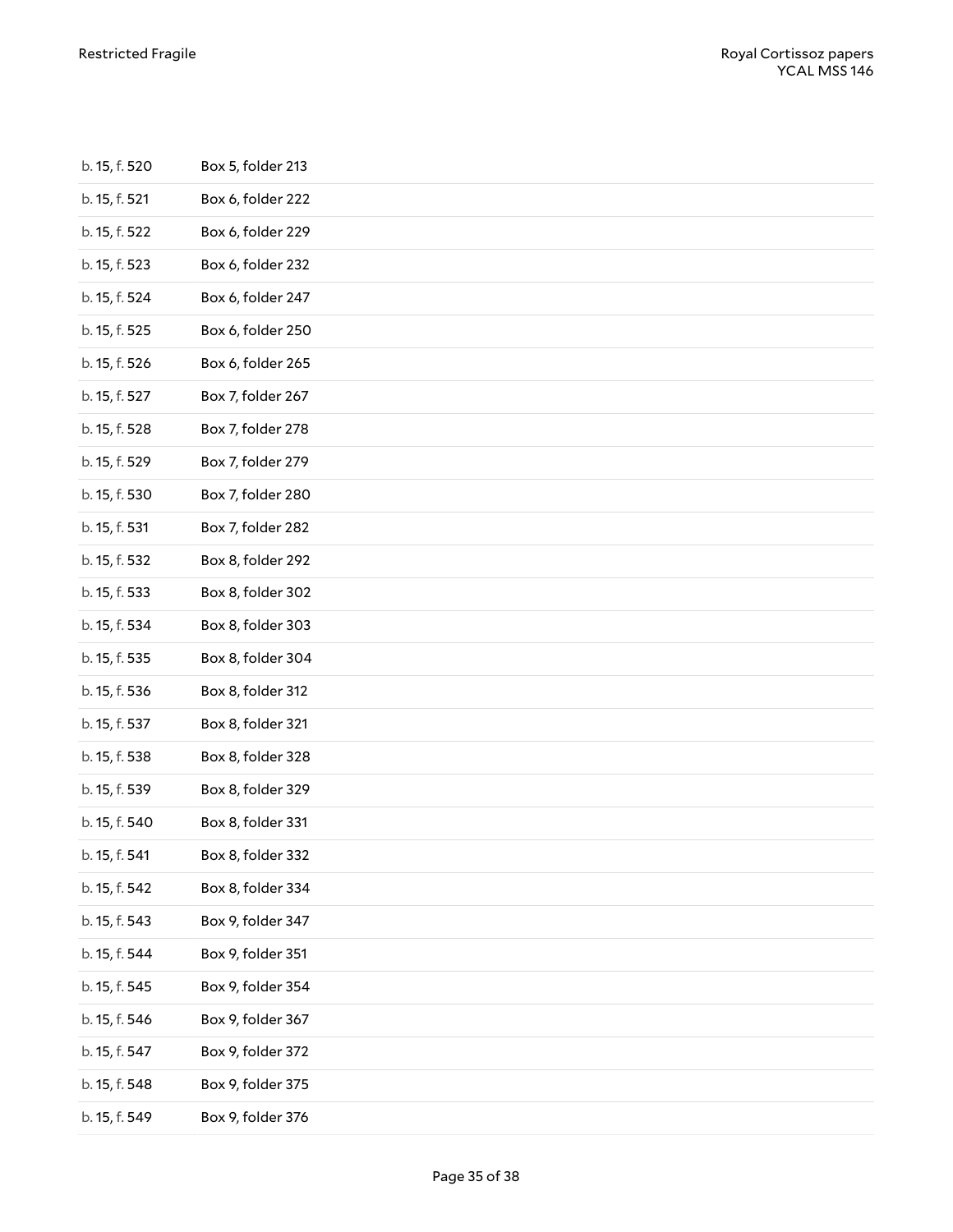| b. 15, f. 550 | Box 10, folder 377 |
|---------------|--------------------|
| b. 15, f. 551 | Box 10, folder 378 |
| b. 15, f. 552 | Box 10, folder 379 |
| b. 15, f. 553 | Box 10, folder 382 |
| b. 15, f. 554 | Box 10, folder 384 |
| b. 15, f. 555 | Box 10, folder 386 |
| b. 15, f. 556 | Box 10, folder 389 |
| b. 15, f. 557 | Box 10, folder 394 |
| b. 15, f. 558 | Box 10, folder 398 |
| b. 15, f. 559 | Box 10, folder 400 |
| b. 15, f. 560 | Box 10, folder 401 |
| b. 15, f. 561 | Box 10, folder 407 |
| b. 15, f. 562 | Box 10, folder 411 |
| b. 15, f. 563 | Box 10, folder 413 |
| b. 15, f. 564 | Box 10, folder 414 |
| b. 15, f. 565 | Box 11, folder 415 |
| b. 15, f. 566 | Box 11, folder 416 |
| b. 15, f. 567 | Box 11, folder 417 |
| b. 15, f. 568 | Box 11, folder 421 |
| b. 15, f. 569 | Box 11, folder 422 |
| b. 15, f. 570 | Box 11, folder 423 |
| b. 15, f. 571 | Box 11, folder 427 |
| b. 15, f. 572 | Box 11, folder 428 |
| b. 15, f. 573 | Box 11, folder 429 |
| b. 15, f. 574 | Box 11, folder 430 |
| b. 15, f. 575 | Box 11, folder 431 |
| b. 15, f. 576 | Box 11, folder 434 |
| b. 15, f. 577 | Box 11, folder 438 |
| b. 15, f. 578 | Box 12, folder 439 |
| b. 15, f. 579 | Box 12, folder 440 |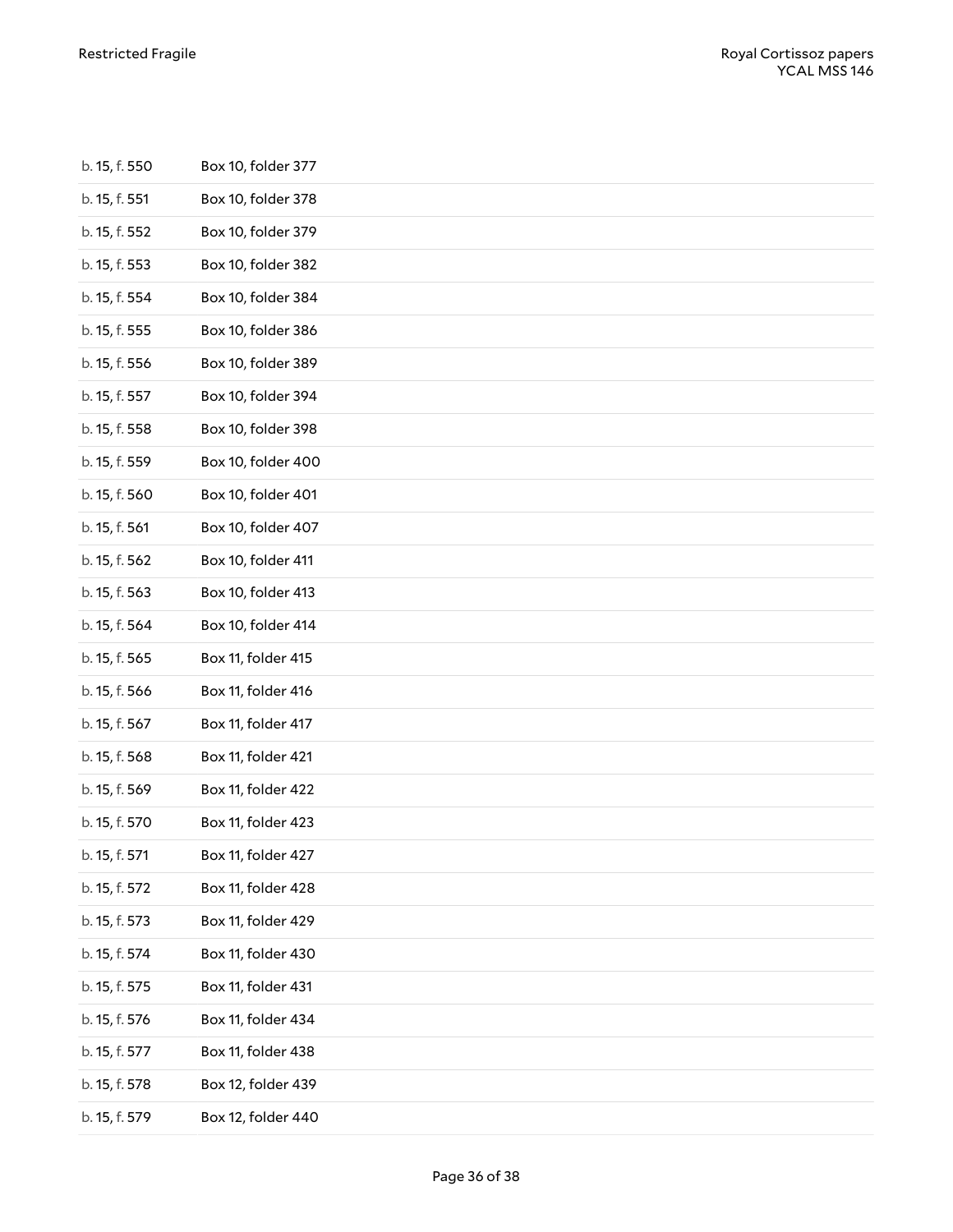| b. 15, f. 580 | Box 12, folder 445 |
|---------------|--------------------|
| b. 15, f. 581 | Box 12, folder 445 |
| b. 15, f. 582 | Box 12, folder 446 |
| b. 16, f. 583 | Box 13, folder 455 |
| b. 16, f. 584 | Box 13, folder 458 |
| b. 16, f. 585 | Box 13, folder 459 |
| b. 16, f. 586 | Box 13, folder 461 |
| b. 16, f. 587 | Box 13, folder 462 |
| b. 16, f. 588 | Box 13, folder 463 |
| b. 16, f. 589 | Box 13, folder 464 |
| b. 16, f. 590 | Box 13, folder 466 |
| b. 16, f. 591 | Box 13, folder 467 |
| b. 16, f. 592 | Box 13, folder 468 |
| b. 16, f. 593 | Box 13, folder 469 |
| b. 16, f. 594 | Box 13, folder 470 |
| b. 16, f. 595 | Box 13, folder 471 |
| b. 16, f. 596 | Box 13, folder 474 |
| b. 16, f. 597 | Box 13, folder 475 |
| b. 16, f. 598 | Box 13, folder 476 |
| b. 16, f. 599 | Box 13, folder 477 |
| b. 16, f. 600 | Box 13, folder 478 |
| b. 16, f. 601 | Box 13, folder 479 |
| b. 16, f. 602 | Box 13, folder 480 |
| b. 16, f. 603 | Box 13, folder 481 |
| b. 16, f. 604 | Box 13, folder 482 |